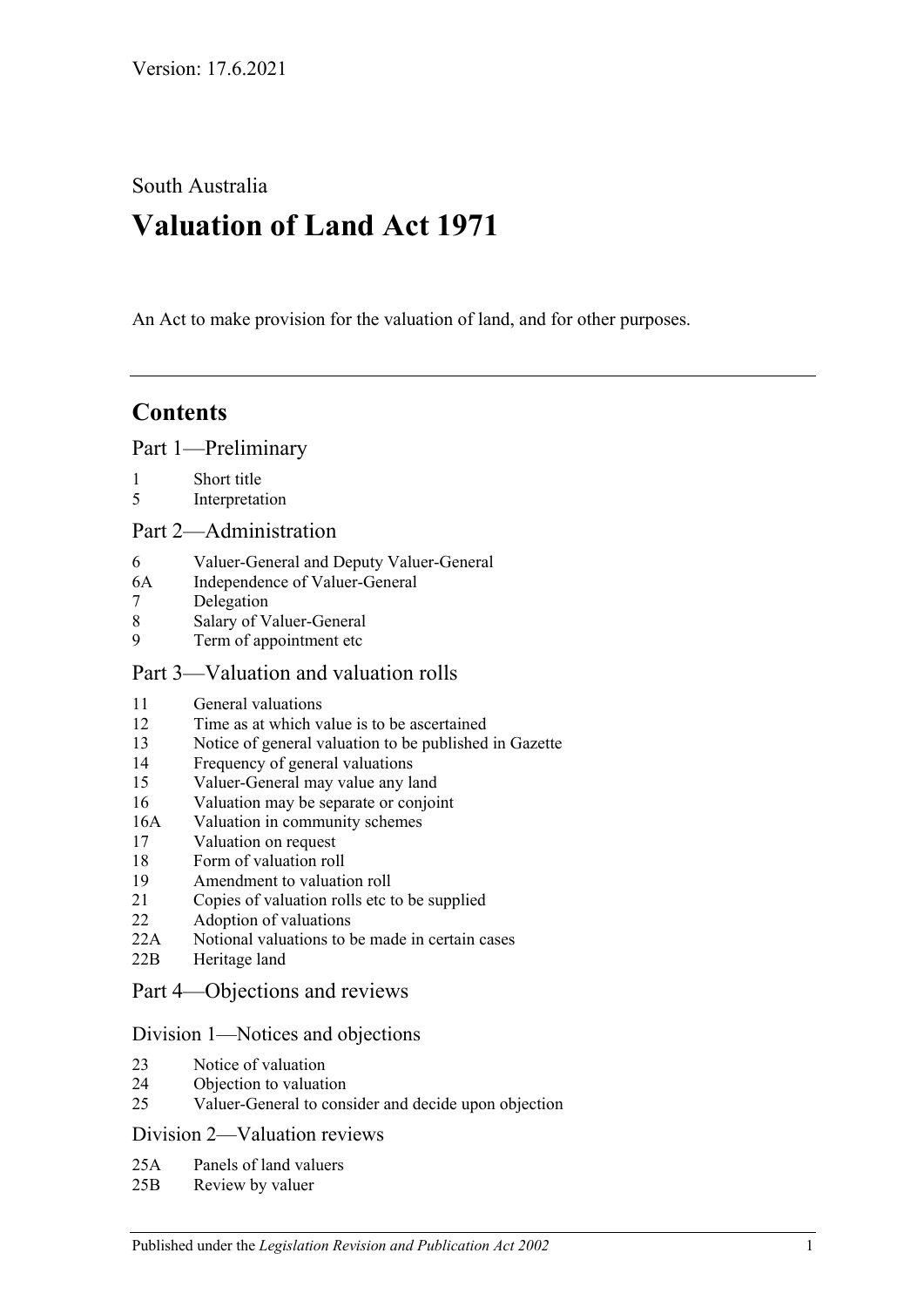#### [Division 3—Review by SACAT](#page-15-0)

25C [Review by SACAT](#page-15-1)

[Division 4—Saving provision](#page-16-0)

25D [Saving provision](#page-16-1)

[Part 5—Miscellaneous](#page-16-2)

- 26 [Access to land etc](#page-16-3)
- 27 [Access to documents in possession of public authorities](#page-16-4)
- 28 [Returns](#page-16-5)
- 29 [Notice of sale etc](#page-17-0)
- 31 [Service of notices](#page-17-1)
- 32 [Copies of or extracts from entries in valuation rolls](#page-17-2)
- 33 [Financial provision](#page-18-0)
- 34 [Regulations](#page-18-1)

[Legislative history](#page-19-0)

## <span id="page-1-0"></span>**The Parliament of South Australia enacts as follows:**

# **Part 1—Preliminary**

#### <span id="page-1-1"></span>**1—Short title**

This Act may be cited as the *Valuation of Land Act 1971*.

#### <span id="page-1-2"></span>**5—Interpretation**

(1) In this Act, unless the contrary intention appears—

*annual value* of land, means a value computed as three-quarters of the gross annual rental that the land might reasonably be expected to realise if leased upon condition that the landlord were liable for all rates, taxes and other imposts on the land and the insurance and other outgoings necessary to maintain the value of the land, or as five per cent of the capital value of the land, but this definition is subject to the following qualifications—

- (a) the annual value of land held of the Crown by virtue solely of a mining lease must not exceed the amount of the rental payable to the Crown under the lease, and if the annual value of any such land would, but for this paragraph, exceed that amount, the annual value must be reduced to that amount; and
- (b) if the value of the land has been enhanced by trees planted on the land (other than commercial plantations), or trees preserved on the land for the purpose of shelter or ornament, the annual value must be determined as if the value of the land had not been so enhanced; and
- (c) if the value of the land is enhanced by the existence on the land of any fixtures, consisting of prescribed machinery, plant or equipment the annual value of the land must (where the annual value is computed on the basis of gross annual rental, but not otherwise) be reduced by an amount representing depreciation on that machinery, plant or equipment; and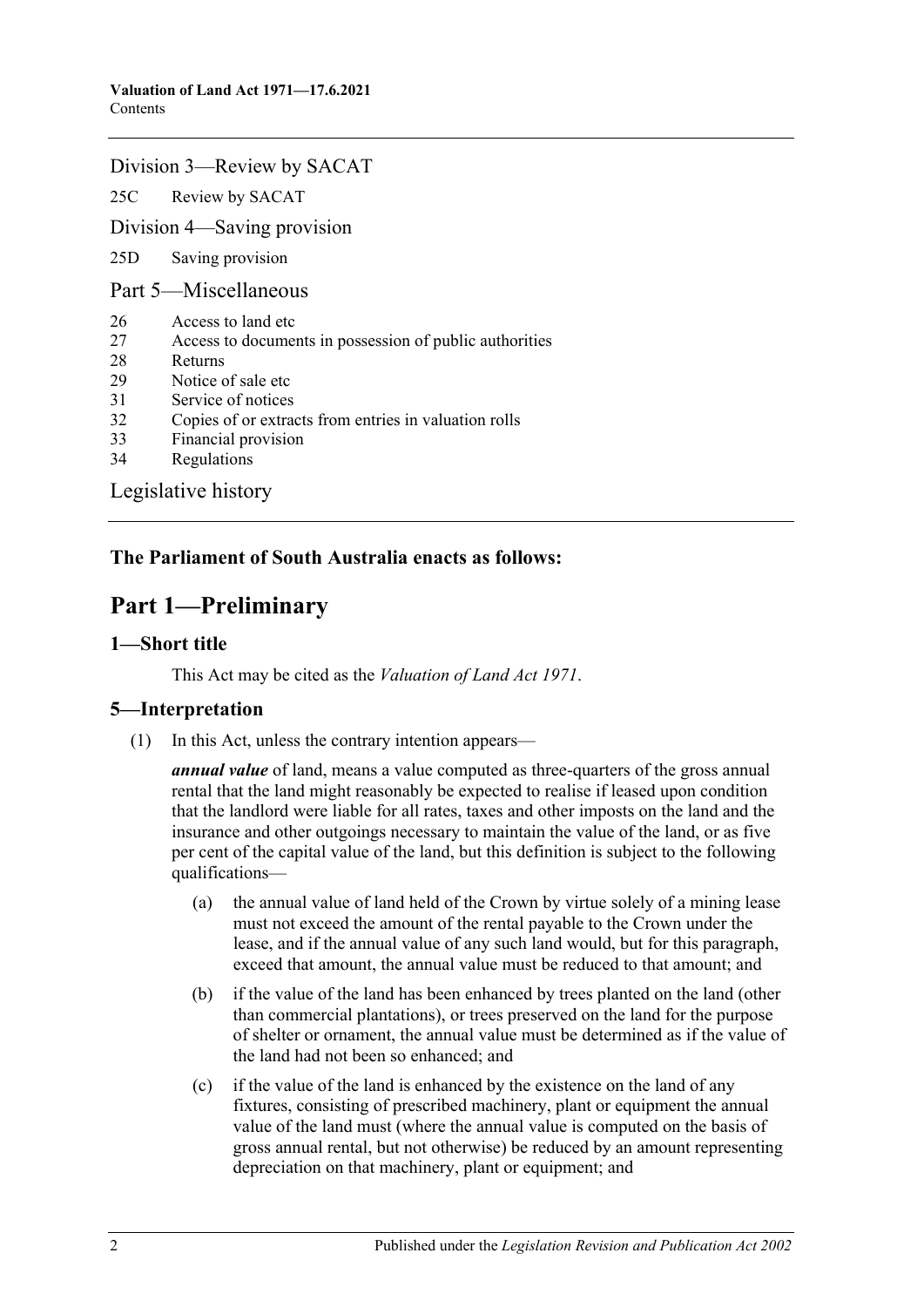(d) where it is not reasonably practicable to determine a gross annual rental in relation to land, the annual value of the land must be computed on the basis of the capital value of the land;

*area* means a municipality or district as defined in the *[Local Government Act](http://www.legislation.sa.gov.au/index.aspx?action=legref&type=act&legtitle=Local%20Government%20Act%201934) 1934* and an area in relation to which any body corporate is, by virtue of any Act, taken to be or vested with the powers of, a municipal council or district council, and any other portion or portions of the State declared by regulation to constitute an area for the purposes of this Act;

*business of primary production* means the business of agriculture, pasturage, horticulture, viticulture, apiculture, poultry farming, dairy farming, forestry or any other business consisting of the cultivation of soils, the gathering in of crops or the rearing of livestock or consisting of the propagation and harvesting of fish or other aquatic organisms;

*capital value* of land means the capital amount that an unencumbered estate of fee simple in the land might reasonably be expected to realise upon sale, but if the value of the land has been enhanced by trees planted on the land (other than commercial plantations), or trees preserved on the land for the purpose of shelter or ornament, the capital value must be determined as if the value of the land had not been so enhanced;

*council* means a municipal council or a district council and includes any body corporate that is, by virtue of any Act, taken to be, or vested with the powers of, a municipal or district council;

*general valuation* means a valuation of all the land within an area on which any rate, tax or impost is to be levied or imposed under the provisions of any of the rating or taxing Acts;

*owner* of land means the person who is liable to pay tax in respect of the land under the *[Land Tax Act](http://www.legislation.sa.gov.au/index.aspx?action=legref&type=act&legtitle=Land%20Tax%20Act%201936) 1936*, or where there is no person so liable, a person who is liable, as owner or occupier of the land, to pay any rate, tax or impost under any other of the rating or taxing Acts;

*the rating or taxing Acts* means—

- (a) the *[Land Tax Act](http://www.legislation.sa.gov.au/index.aspx?action=legref&type=act&legtitle=Land%20Tax%20Act%201936) 1936*; and
- (b) the *[Local Government Act](http://www.legislation.sa.gov.au/index.aspx?action=legref&type=act&legtitle=Local%20Government%20Act%201934) 1934*; and
- (ba) the *[Emergency Services Funding Act](http://www.legislation.sa.gov.au/index.aspx?action=legref&type=act&legtitle=Emergency%20Services%20Funding%20Act%201998) 1998*; and
- (c) the *[Waterworks Act](http://www.legislation.sa.gov.au/index.aspx?action=legref&type=act&legtitle=Waterworks%20Act%201932) 1932*, the *[Water Conservation Act](http://www.legislation.sa.gov.au/index.aspx?action=legref&type=act&legtitle=Water%20Conservation%20Act%201936) 1936* and the *[Sewerage Act](http://www.legislation.sa.gov.au/index.aspx?action=legref&type=act&legtitle=Sewerage%20Act%201929) 1929*;

*site value* of land means the capital amount that an unencumbered estate in fee simple in the land might reasonably be expected to realise upon sale assuming that any improvements on the land, the benefit of which is unexhausted at the time of valuation, had not been made; for the purposes of this definition—

- (a) *improvements* means—
	- (i) buildings and structures (but not including structures in the nature of site works); and
	- (ii) wells, dams and reservoirs; and
	- (iii) the planting of trees for commercial purposes;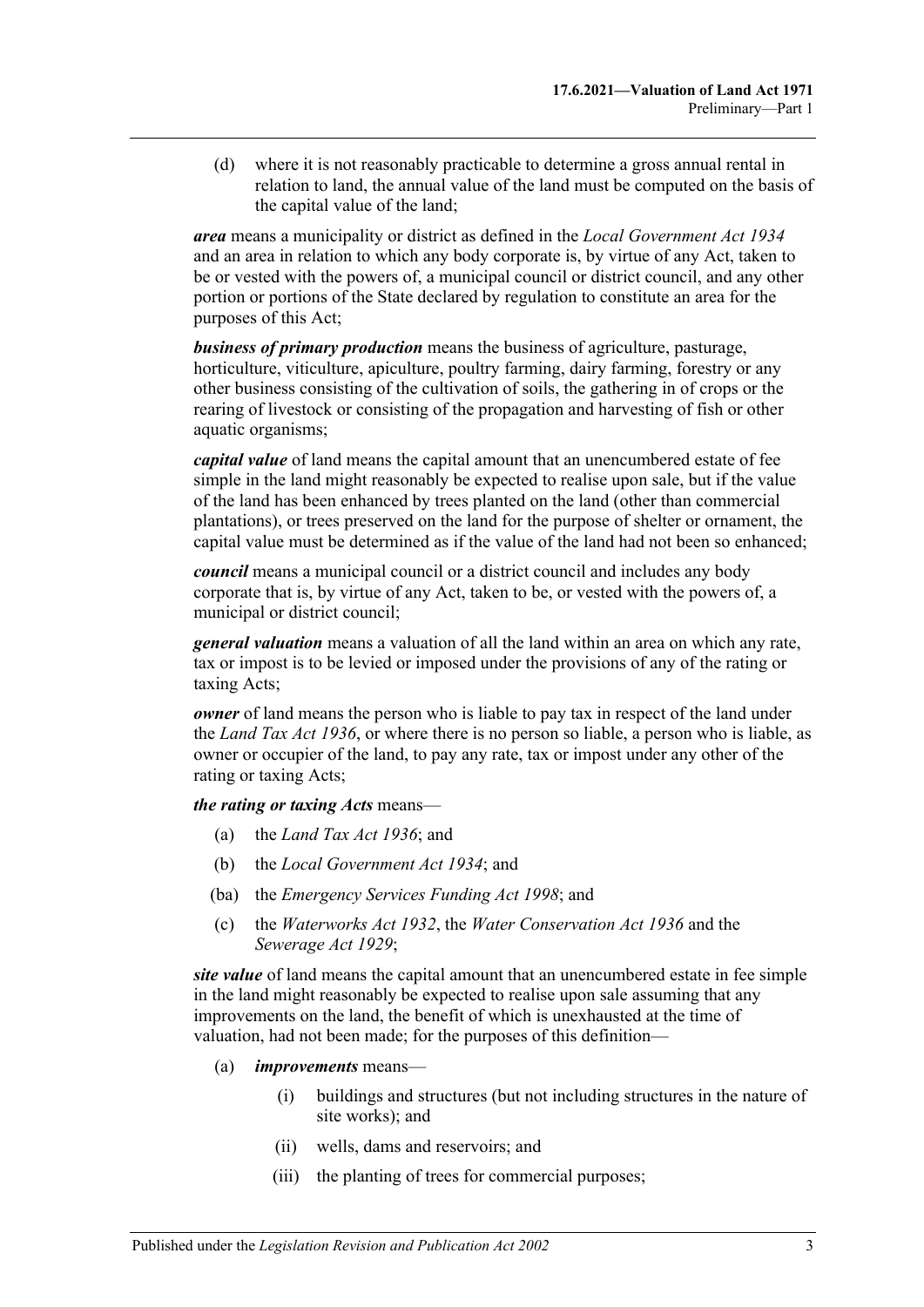*unimproved value* of land means the capital amount that an unencumbered estate of fee simple in the land might reasonably be expected to realise upon sale assuming that any improvements on the land (except, in the case of land not used for primary production, any site improvements), the benefit of which is unexhausted at the time of valuation, had not been made; for the purposes of this definition—

- (a) *improvements* means houses and buildings, fixtures and other building improvements of any kind whatsoever, fences, bridges, roads, tanks, wells, dams, fruit trees, bushes, shrubs and other plants planted or sown, whether for trade or other purposes, draining of land, ringbarking, clearing of timber or scrub and any other actual improvements;
- (b) *site improvements* means reclamation of land by draining or filling, and any retaining walls or other structures or works ancillary to that reclamation, the excavation, grading or levelling of land, the removal of rocks, stone, sand or soil, and the clearing of timber, scrub or other vegetation;

*value* in relation to land means the annual value, the capital value, the site value and the unimproved value of the land or any one or more of those values; *to value* means to determine or assess those values or any one or more of them; and *determination of value* or *valuation* means a determination or assessment of those values or any one or more of them.

- (2) Where land is—
	- (a) a primary strata lot in a strata scheme under the *[Community Titles Act](http://www.legislation.sa.gov.au/index.aspx?action=legref&type=act&legtitle=Community%20Titles%20Act%201996) 1996* in which none of the primary lots has been divided by a secondary plan; or
	- (b) a unit under the *[Strata Titles Act](http://www.legislation.sa.gov.au/index.aspx?action=legref&type=act&legtitle=Strata%20Titles%20Act%201988) 1988*,

the unimproved value or site value of the lot or unit will be determined as follows:

- (c) the capital value of all lots or units shown on the plan will be assessed; and
- (d) the unimproved value or site value (as the case may require) of the parcel or site will be assessed; and
- (e) the unimproved value or site value of the strata lot or unit will be taken to be the value that bears to the unimproved value or site value of the parcel or site the same proportion as the capital value of the lot or unit bears to the aggregate capital value of all the strata lots or units shown on the plan.
- (3) Where any of the primary strata lots created by the deposit of a primary strata plan under the *[Community Titles Act](http://www.legislation.sa.gov.au/index.aspx?action=legref&type=act&legtitle=Community%20Titles%20Act%201996) 1996* have been divided by a secondary plan the unimproved value or site value of the primary lots that have not been divided by a secondary plan (if any), the secondary lots that have not been divided by a tertiary plan (if any) and the tertiary lots (if any) will be determined as follows:
	- (a) the capital value of all the undivided primary and secondary lots and the tertiary lots shown on the plan will be assessed; and
	- (b) the unimproved value or site value (as the case may require) of the primary parcel will be assessed; and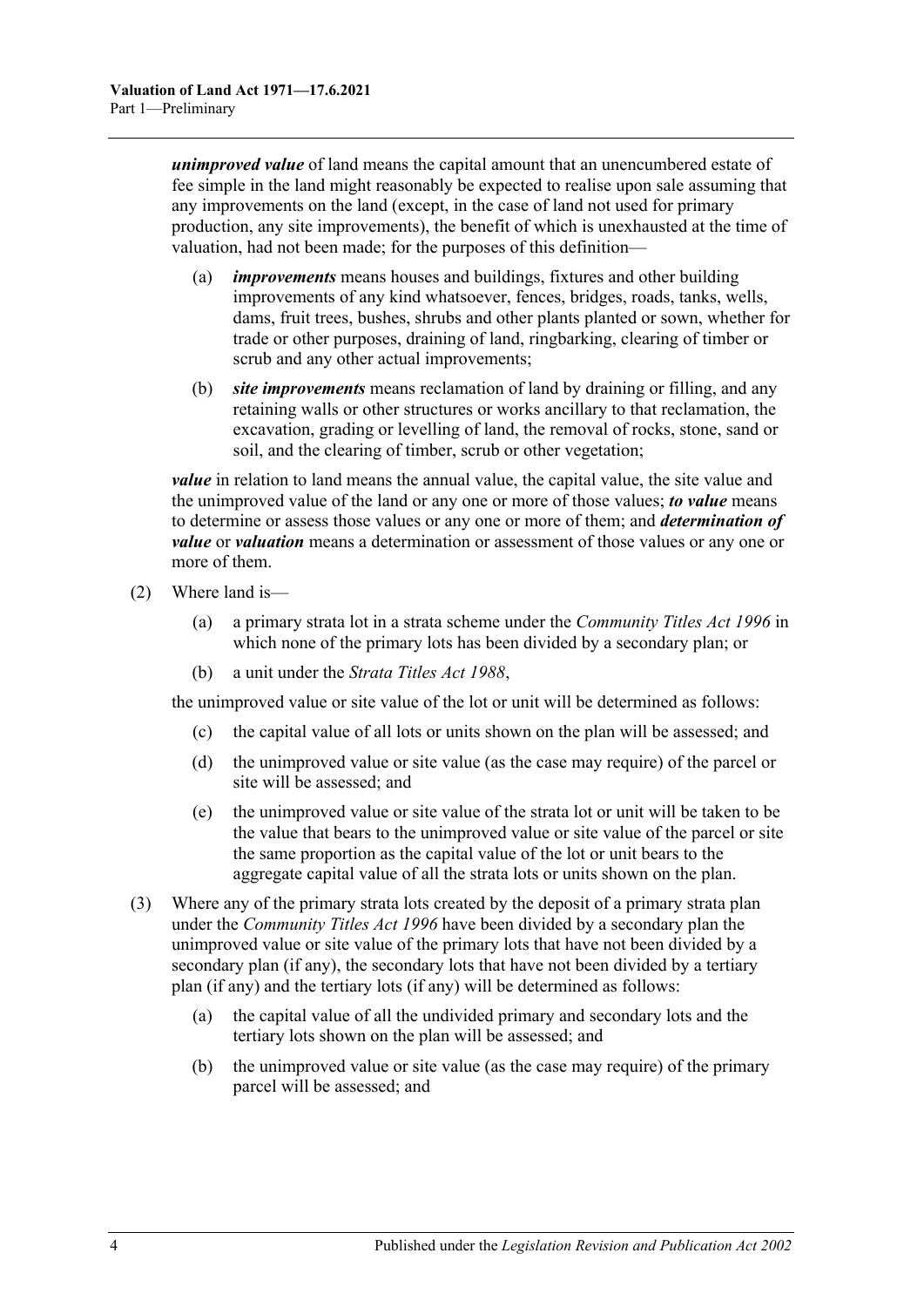(c) the unimproved value or site value of a primary, secondary or tertiary lot will be taken to be the value that bears to the unimproved value or site value of the primary parcel the same proportion as the capital value of the lot bears to the aggregate capital value of all the undivided primary and secondary lots and the tertiary lots shown on the plan.

# <span id="page-4-0"></span>**Part 2—Administration**

## <span id="page-4-1"></span>**6—Valuer-General and Deputy Valuer-General**

- (1) The Governor may, by notice published in the Gazette, appoint a Valuer-General who will have the general administration of this Act.
- (2) If the Valuer-General is temporarily absent from the duties of office or if the office of Valuer-General is temporarily vacant, the Governor may, by notice published in the Gazette, appoint an officer of the Public Service to be a Deputy Valuer-General and that person, while so appointed, will perform all such functions and duties as are imposed on, or assigned to, the Valuer-General by or under this or any other Act.
- (3) Where a Deputy Valuer-General is appointed to perform the functions and duties of the Valuer-General, references in this or any other Act to the Valuer-General will, in relation to those functions or duties, be read as references to the Deputy Valuer-General.
- (4) A person appointed Valuer-General, or a Deputy Valuer-General under this section must be a person who is qualified for membership of the Australian Property Institute Incorporated or a body prescribed by regulation and has practised as a land valuer (whether in the service of the Government or privately) for a period (whether continuous or in aggregate) of at least 5 years.

### <span id="page-4-2"></span>**6A—Independence of Valuer-General**

The Valuer-General will, in valuing any land or performing any statutory function as Valuer-General, exercise an independent judgment and not be subject to direction from any person.

### <span id="page-4-3"></span>**7—Delegation**

- (1) The Valuer-General may, by instrument in writing, delegate any of his or her powers, authorities, duties and functions (except this power of delegation) under this or any other Act to any other person.
- (2) Any such delegation does not prevent the Valuer-General from acting personally in any matter.

### <span id="page-4-6"></span><span id="page-4-4"></span>**8—Salary of Valuer-General**

- (1) The Valuer-General will be paid such salary and allowances as the Governor may from time to time determine.
- (3) The salary and allowances referred to in [subsection](#page-4-6) (1) are a charge on the Consolidated Account which is to the necessary extent appropriated accordingly.

### <span id="page-4-5"></span>**9—Term of appointment etc**

(1) The Valuer-General will be appointed for a term of 5 years.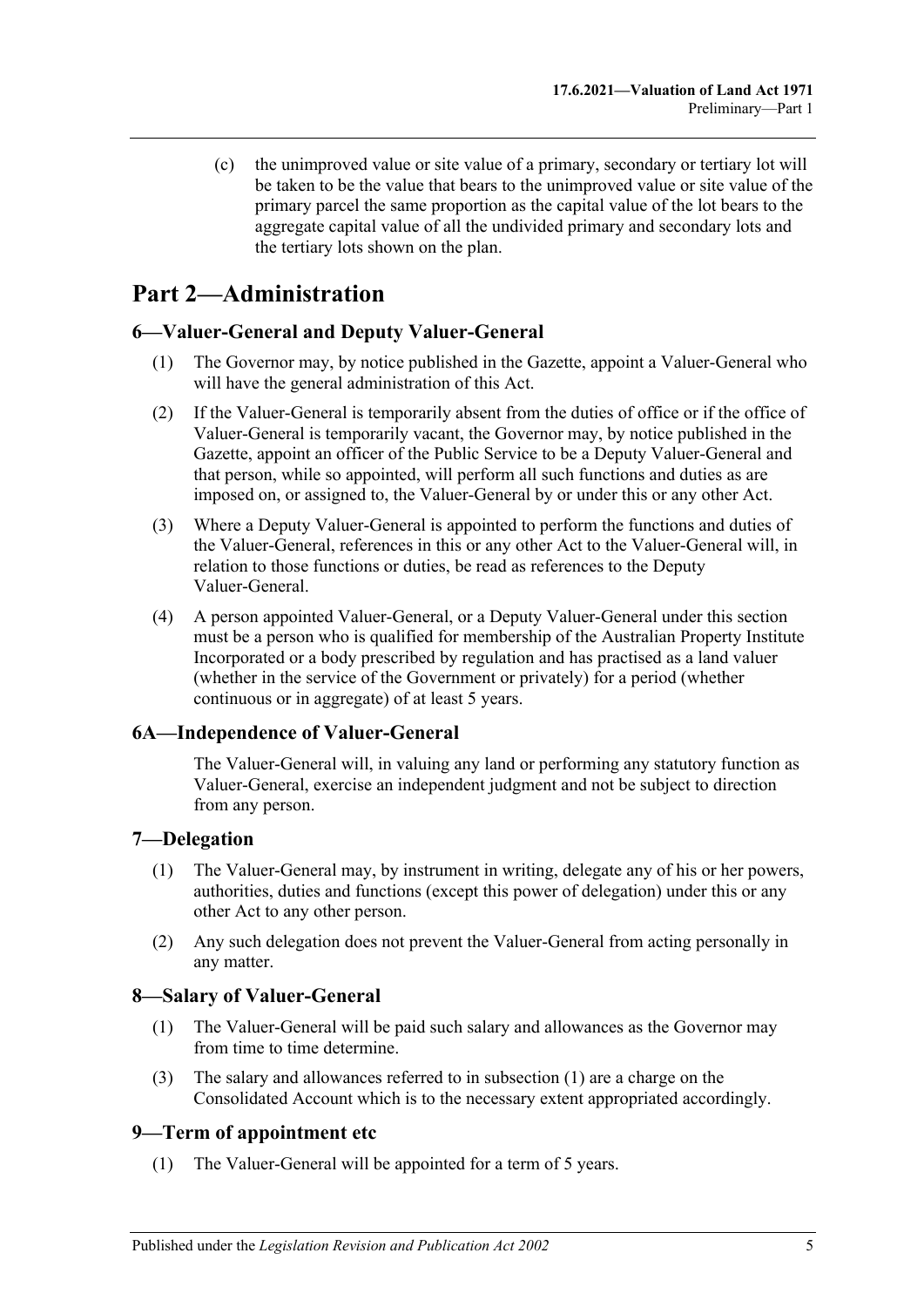- (1a) Subject to this Act, a person appointed to be the Valuer-General is, on the expiration of a term of office, eligible for reappointment for a term of 5 years.
- <span id="page-5-0"></span>(2) The Governor may remove the Valuer-General from office upon the presentation of an address by both Houses of Parliament praying for his or her removal.
- <span id="page-5-1"></span>(3) The Governor may, at any time suspend the Valuer-General from office on the ground of incompetence or misbehaviour and upon such suspension—
	- (a) a full statement of the reason for the suspension must be laid before both Houses of Parliament within 7 days of the suspension if Parliament is then in session or, if not, within 7 days of the commencement of the next succeeding session of Parliament; and
	- (b) if within 1 month of the statement being laid before Parliament, neither House of Parliament presents an address to the Governor praying for the removal of the Valuer-General from office, he or she must be restored to office, but if either House does present such an address, the Governor may remove the Valuer-General from office.
- (4) The office of Valuer-General becomes vacant if the Valuer-General—
	- (a) dies; or
	- (b) resigns by written notice addressed to the Governor; or
	- (ba) completes a term of office and is not reappointed; or
	- (c) is removed from office by the Governor under [subsection](#page-5-0) (2) or [\(3\);](#page-5-1) or
	- (d) becomes bankrupt, applies to take the benefit of any law for the relief of bankrupt or insolvent debtors or compounds with his or her creditors for less than one hundred cents in the dollar; or
	- (e) is convicted of any indictable offence or is sentenced to imprisonment for any offence; or
	- (f) becomes a member of the Parliament of the State or the Commonwealth; or
	- (g) becomes, in the opinion of the Governor, incapable, by reason of mental or physical illness, of further performing his or her functions and duties under this Act; or
	- (h) is removed from office by the Governor on the ground that the Valuer-General has engaged in any remunerative employment, occupation or business outside the duties of the office without the consent of the Minister.
- (5) Except as provided by this section, the Valuer-General cannot be removed or suspended from office, nor does the office of Valuer-General become vacant.
- (6) If a person's conditions of appointment as Valuer-General so provide, a person who—
	- (a) was an employee in the Public Service immediately before his or her appointment as Valuer-General; and
	- (b) is not reappointed as Valuer-General at the expiry of a term of office,

will be entitled to be appointed (without any requirement for selection processes to be conducted) to a position in the Public Service with a remuneration level the same as, or at least equivalent to, that of the position he or she occupied immediately before his or her appointment as Valuer-General.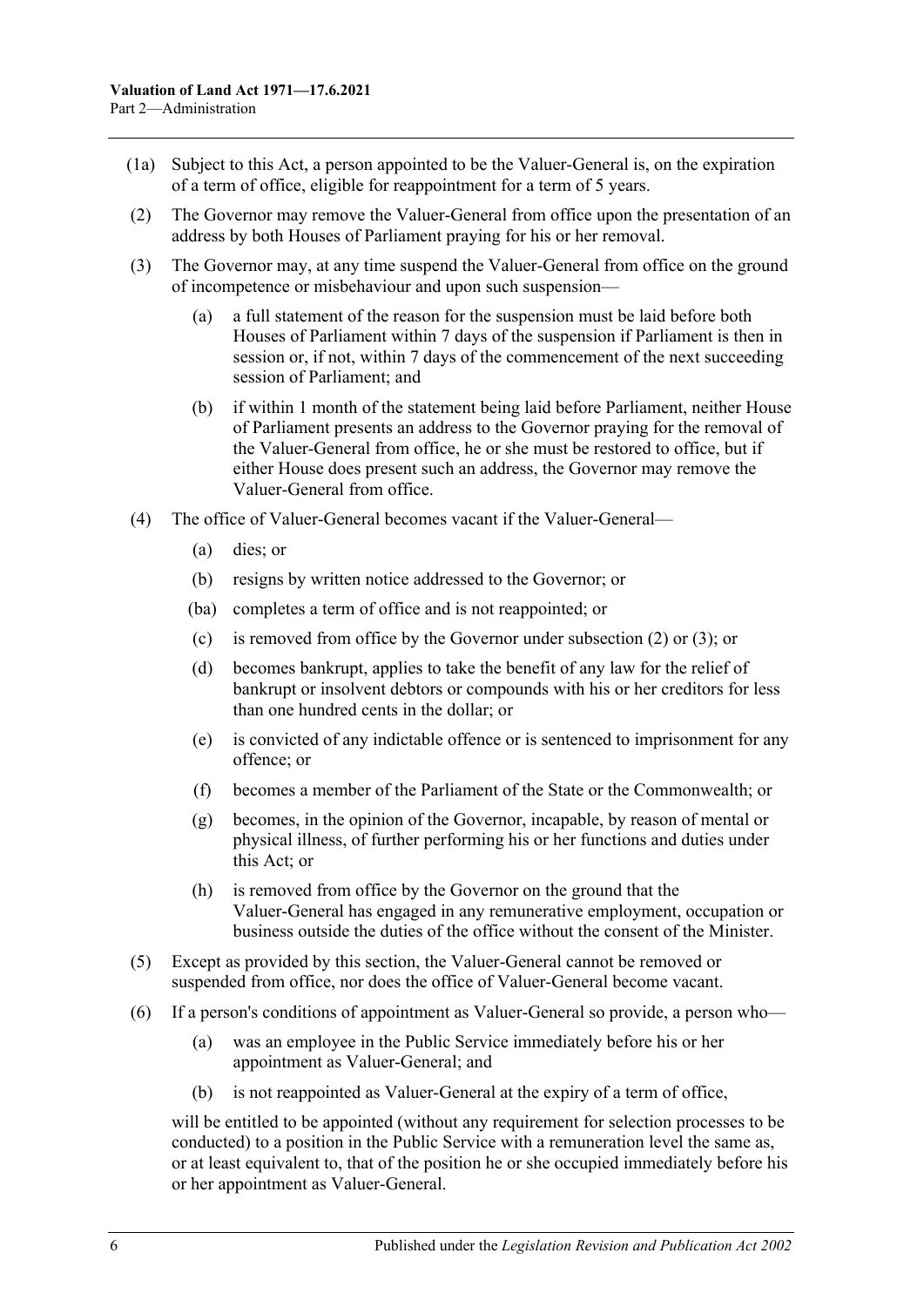# <span id="page-6-0"></span>**Part 3—Valuation and valuation rolls**

## <span id="page-6-1"></span>**11—General valuations**

- (1) The Valuer-General must make or cause to be made general valuations of land within the areas of the State.
- (2) For the purposes of each such general valuation, the Valuer-General must determine or cause to be determined, with respect to all land subject to the general valuation, the annual value, the capital value, the site value and the unimproved value of the land so far as those values are required for the purpose of levying or imposing any rate, tax or impost.
- (3) A separate valuation roll must be prepared in respect of each area.

### <span id="page-6-2"></span>**12—Time as at which value is to be ascertained**

A value assigned to land for the purposes of a general valuation must be the value of the land as at a date (whether before, on or after the completion of the general valuation) determined by the Valuer-General in relation to the general valuation.

### <span id="page-6-5"></span><span id="page-6-3"></span>**13—Notice of general valuation to be published in Gazette**

- (1) When a general valuation of land within an area has been made under this Act, the Valuer-General must cause notice of the making of the general valuation to be published in the Gazette.
- (2) A notice published under [subsection](#page-6-5) (1) must specify the area in which the general valuation has been made, and the date determined by the Valuer-General as at which values are assigned to land in the area for the purposes of the general valuation.
- (3) The determinations of value comprising the general valuation will come into force and supersede any previous determinations of value in force under this Act and affecting the land to which the general valuation relates as from such day (whether before, on or after the date as at which values are assigned to land for the purposes of the general valuation) as may be determined by the Valuer-General and specified in the notice published under [subsection](#page-6-5) (1).

### <span id="page-6-4"></span>**14—Frequency of general valuations**

- (1) A general valuation must be made within each area at least once during each successive period of 5 years after the day on which the first general valuation of land within the area comes into force.
- <span id="page-6-6"></span>(2) If the Valuer-General is of opinion that the value of land within an area has not materially increased or diminished since a previous general valuation of land within the area, he or she may, by notice published in the Gazette, declare that the valuation roll prepared for the purposes of that previous general valuation, correctly represents the value of land within the area and such a declaration will be taken to constitute a general valuation of the land within the area.
- (3) A value will be taken to have been assigned to land for the purposes of a general valuation made by declaration in accordance with [subsection](#page-6-6) (2) as at the date (whether before, on or after the date of the declaration) specified by the Valuer-General in that declaration.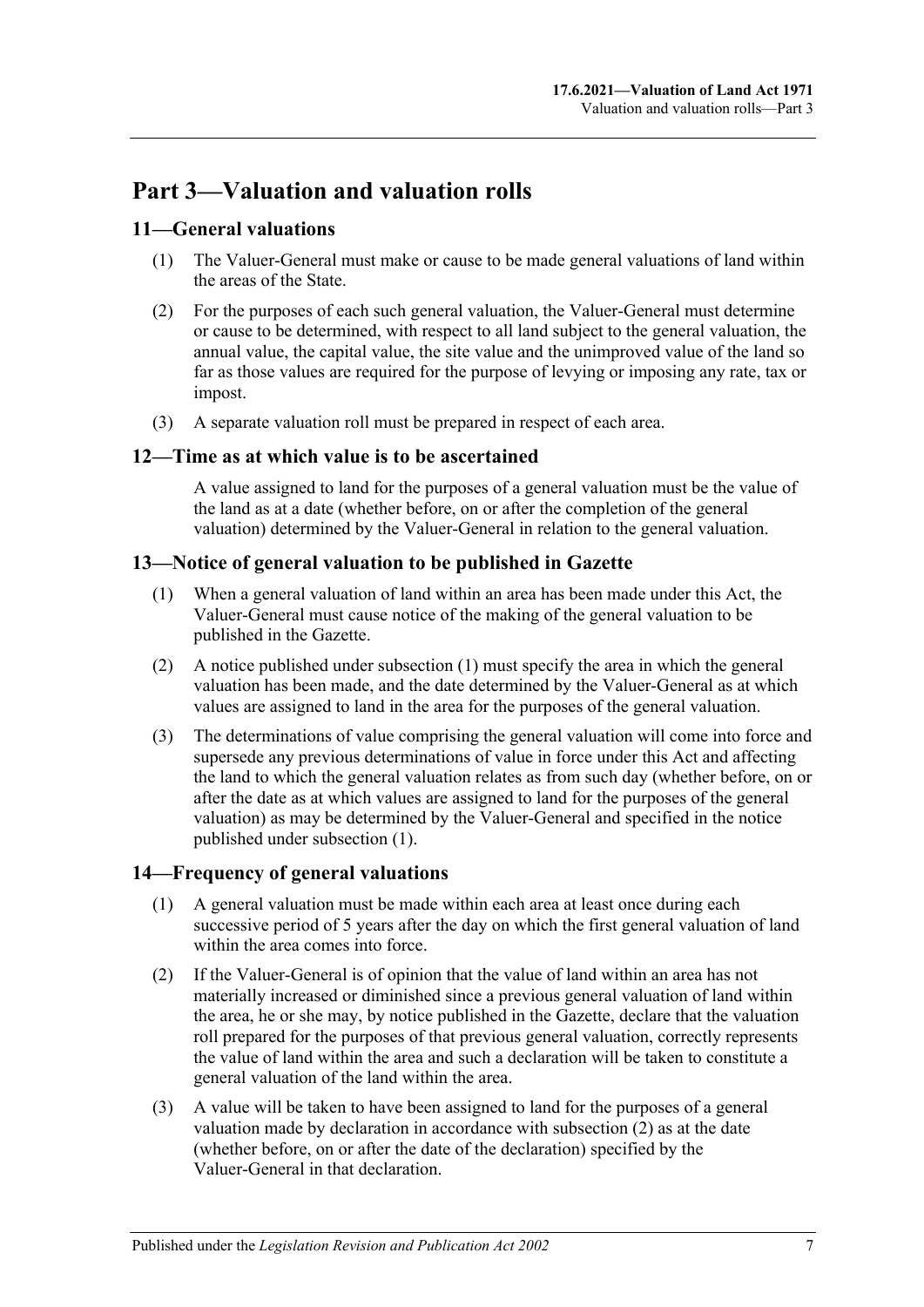### <span id="page-7-4"></span><span id="page-7-0"></span>**15—Valuer-General may value any land**

- (1) The Valuer-General may at any time, value or cause to be valued any land if the land has not previously been valued or separately valued under this Act or if, in his or her opinion, the value of the land has been materially enhanced or diminished, or such a valuation is, for any reason whatsoever, necessary or expedient.
- (2) Where a valuation is made under [subsection](#page-7-4) (1), the value of the land must be determined—
	- (a) if there has been a previous general valuation of land within the same area as that land, in accordance with the level of values prevailing in relation to land of the same or a similar character at the date as at which values were assigned to land for the purposes of the latest such general valuation; or
	- (b) if there has been no previous general valuation of land within the same area as that land, as the value of the land as at the date of valuation.
- (3) A determination of value made under this section will come into force and supersede any previous determination of value in force under this Act and affecting the land to which the determination relates as from such day (whether before, on or after the day on which the determination of value is made) as may be determined by the Valuer-General.
- (4) A value determined by valuation under this section must be entered in an appropriate valuation roll.

#### <span id="page-7-1"></span>**16—Valuation may be separate or conjoint**

- (1) The Valuer-General may, in his or her discretion, make a separate valuation of any portion of any land or may value any land conjointly with other land.
- <span id="page-7-5"></span>(2) The Valuer-General may make a separate valuation of a portion of land forming part of a larger parcel or allotment, despite a prohibition against, or restriction upon, separate alienation of that portion of land by sale or lease, where—
	- (a) the valuation is required by law; or
	- (b) that portion of land is under separate physical occupation.
- (3) For the purpose of a valuation under [subsection](#page-7-5) (2), any prohibition against, or restriction upon, alienation of the portion of land in question must be disregarded.

### <span id="page-7-2"></span>**16A—Valuation in community schemes**

Where a rate, tax or impost is assessed under one of the rating or taxing Acts against the common property, or part of the common property, created by division of land under the *[Community Titles Act](http://www.legislation.sa.gov.au/index.aspx?action=legref&type=act&legtitle=Community%20Titles%20Act%201996) 1996* separately from a community lot created by the division, the value of the lot for the purposes of an assessment under that Act must not include a component attributable to the interest in the common property or that part of it that attaches to the lot.

#### <span id="page-7-6"></span><span id="page-7-3"></span>**17—Valuation on request**

(1) The Minister administering any Act or department of Government, or a council may request the Valuer-General to value any land for the purposes of that Act, department or council and the Valuer-General upon receipt of that request must value the land or cause it to be valued as soon as practicable.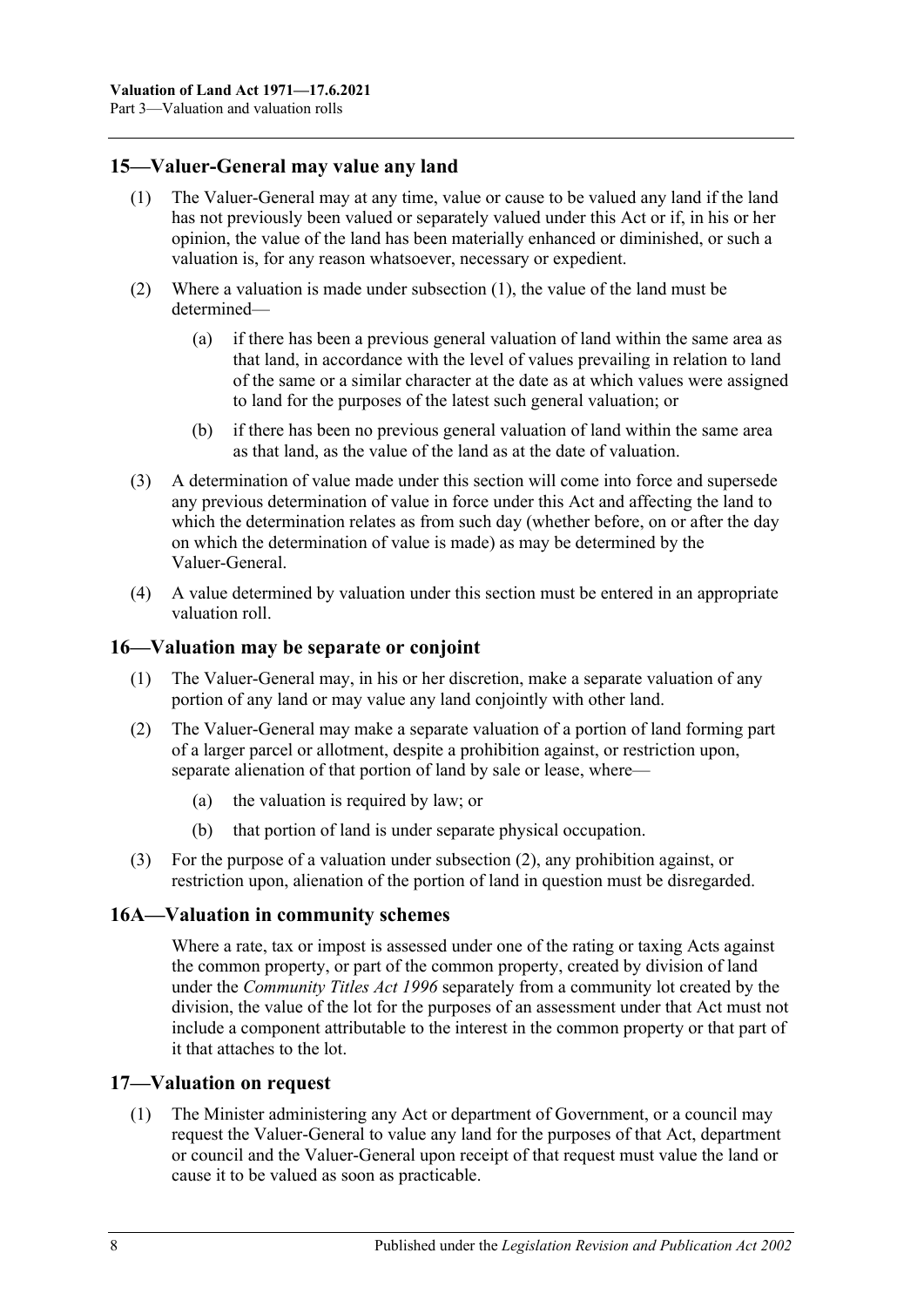- <span id="page-8-2"></span>(2) The Valuer-General may, at the request of any person, value land or cause it to be valued if the Valuer-General is satisfied that—
	- (a) there is no land valuer with the appropriate expertise available to value the land; or
	- (b) the cost of obtaining the services of a land valuer to value the land would, in the circumstances of the case, result in genuine hardship; or
	- (c) there are other special reasons why the Valuer-General should accede to the request.
- (3) A valuation, not made for the purpose of levying or imposing any rate, tax or impost upon land, must not be entered in any valuation roll and the provisions of this Act relating to notice of, and objection against and review of, valuations do not apply in respect of such a valuation.
- (4) Where the Valuer-General has valued any land in pursuance of a request under [subsection](#page-7-6) (1) or [\(2\),](#page-8-2) the Valuer-General may recover from any person or council at whose request he or she has valued the land such fees as are for the time being approved by the Minister, as a debt due to the Valuer-General, in any court of competent jurisdiction.

### <span id="page-8-0"></span>**18—Form of valuation roll**

A valuation roll will be in such form as the Valuer-General determines and must contain the following particulars in respect of land subject to a general valuation—

- (a) the name of the owner; and
- (b) a description of or reference to the land sufficient to identify it; and
- (c) the annual value, the capital value and the site value and the unimproved value of the land, so far as those values have been determined by the Valuer-General; and
- (d) such additional particulars as the Valuer-General may determine.

#### <span id="page-8-1"></span>**19—Amendment to valuation roll**

- (1) The Valuer-General must correct or amend a valuation or entry in a valuation roll if he or she discovers or receives notice of any error in the valuation or entry.
- (2) The Valuer-General must amend a valuation roll if he or she receives notice of a change in the ownership of the land to which it relates.
- (3) The Valuer-General may amend a valuation and the valuation roll if he or she discovers or receives notice that the valuation is not consistent with other valuations in force under this Act (provided that this subsection only applies if the amended valuation will be less than the original valuation).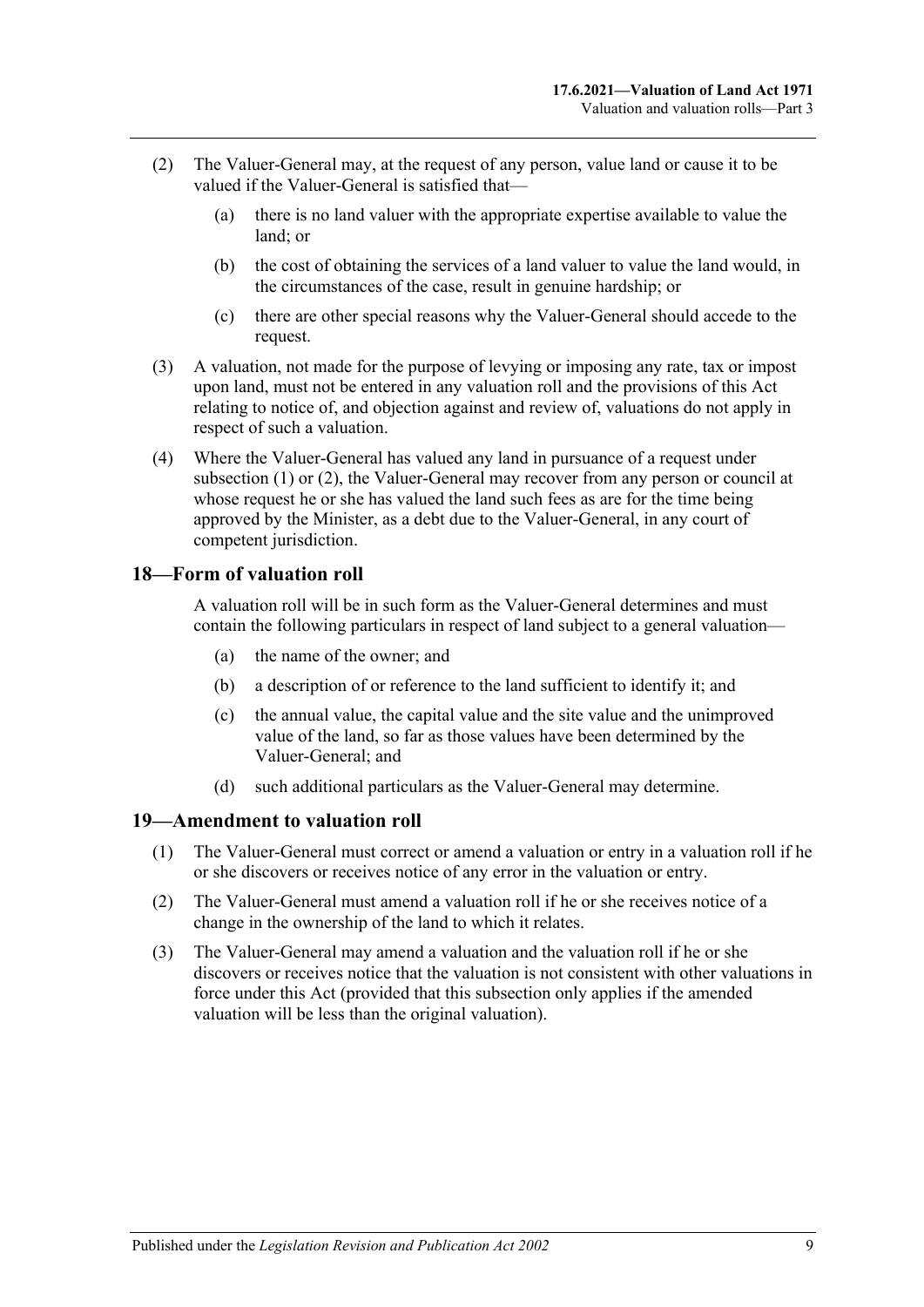### <span id="page-9-0"></span>**21—Copies of valuation rolls etc to be supplied**

The Valuer-General must, after the completion of a valuation roll for any area or the making of any addition, correction or amendment to a roll and upon payment of such fees as may be prescribed—

- (a) furnish the Minister administering the *[Waterworks Act](http://www.legislation.sa.gov.au/index.aspx?action=legref&type=act&legtitle=Waterworks%20Act%201932) 1932*, the *[Water](http://www.legislation.sa.gov.au/index.aspx?action=legref&type=act&legtitle=Water%20Conservation%20Act%201936)  [Conservation Act](http://www.legislation.sa.gov.au/index.aspx?action=legref&type=act&legtitle=Water%20Conservation%20Act%201936) 1936* and the *[Sewerage Act](http://www.legislation.sa.gov.au/index.aspx?action=legref&type=act&legtitle=Sewerage%20Act%201929) 1929*, and the Commissioner of State Taxation, with a copy (which copy may be in writing or transcribed upon magnetic tape or in such other form as the Valuer-General may agree upon with the Minister or the Commissioner) of the valuation roll or the addition, correction or amendment to the roll; and
- (b) if the council for the area has, under the provisions of the *[Local Government](http://www.legislation.sa.gov.au/index.aspx?action=legref&type=act&legtitle=Local%20Government%20Act%201934)  Act [1934](http://www.legislation.sa.gov.au/index.aspx?action=legref&type=act&legtitle=Local%20Government%20Act%201934)*, requested the Valuer-General to supply to it a copy of the valuation roll, furnish the council with a copy (which copy may be in writing or transcribed upon magnetic tape or in such other form as the Valuer-General may agree upon with the Council) of the valuation roll or the addition, correction or amendment to the roll.

## <span id="page-9-1"></span>**22—Adoption of valuations**

- (1) The Valuer-General may adopt any valuation made by a council or any other person or body.
- (2) A valuation adopted under this section has effect as a valuation of the Valuer-General and must be entered in a valuation roll.
- (3) A valuation adopted under this section will come into force under this Act as from such day (whether before, on or after the date of adoption) as may be determined by the Valuer-General.
- (4) Where a valuation adopted under this section was made under an Act that allows a right of appeal in respect of the valuation, [Part 4](#page-12-0) of this Act does not apply in respect of the valuation.

### <span id="page-9-2"></span>**22A—Notional valuations to be made in certain cases**

- <span id="page-9-4"></span><span id="page-9-3"></span>(1) The owner of land is entitled to the benefit of this section in respect of the valuation of land by a valuing authority if—
	- (a) the owner—
		- (i) has an estate of fee simple in the land; or
		- (ii) holds the land by virtue of a Crown lease, or an agreement to purchase from the Crown; or
		- (iii) is the occupier of the land by virtue of his or her shareholding in a body corporate of a kind referred to in [paragraph](#page-9-3) (b)(ii); and
	- (b) the conditions laid down in any one of the following subparagraphs are satisfied:
		- (i) the owner of the land is a natural person, the land constitutes his or her principal place of residence, and is not used for any commercial or industrial purpose; or
		- (ii) the land is vested in a body corporate and—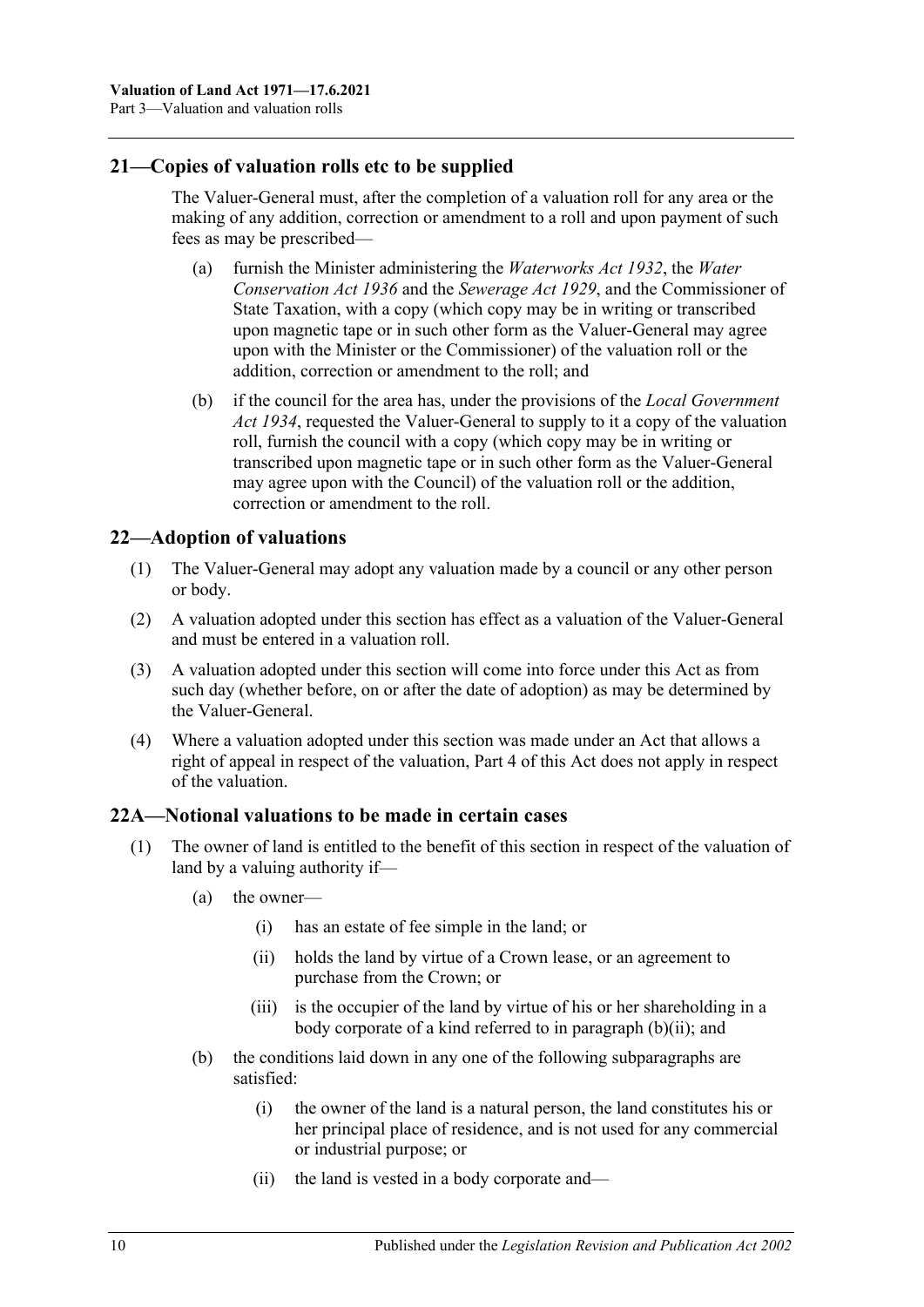- (A) the whole of the land vested in the body corporate consists of a group of dwellings and land appurtenant to those dwellings; and
- (B) all issued shares of the body corporate are owned by shareholders who acquire exclusive rights to occupy land of the body corporate by virtue of their shareholdings; and
- (C) the land constitutes the principal place of residence of a natural person who is a shareholder in the body corporate; and
- (D) the land is not used for a commercial or industrial purpose; or
- (iii) the land is used for the business of primary production; and
- <span id="page-10-0"></span>(c) the value of the land is, in the opinion of the relevant valuing authority, enhanced by—
	- (i) an existing division of the land; or
	- (ii) a potential for division of the land; or
	- (iii) a potential for use of the land otherwise than in the manner referred to in the relevant subparagraph of [paragraph](#page-9-4) (b).
- <span id="page-10-1"></span>(2) Where a valuing authority is satisfied that a person is entitled to the benefit of this section it may, and must at the request of that person, value the land as if the existing division or potential for division or use referred to in [subsection](#page-10-0) (1)(c) did not exist and any such valuation will operate for the purposes of any rating or taxing Act under which rates, taxes or imposts are levied or imposed on the land on the basis of the valuations of that valuing authority.
- (3) Where a valuing authority makes a valuation under the provisions of [subsection](#page-10-1) (2), it must inform the owner of the land, in writing, of the valuation and of the owner's obligations under [subsection](#page-10-2) (6).
- (4) When land is valued under the provisions of [subsection](#page-10-1) (2), it must also be valued as if the owner were not entitled to the benefit of this section, and the latter valuation will take effect for the purpose of a rating or taxing Act if—
	- (a) the owner ceases to be entitled to the benefit of this section; or
	- (b) a person who is not entitled to the benefit of this section becomes the owner of the land.
- <span id="page-10-2"></span>(6) Where land has been valued under this section and—
	- (a) circumstances occur by virtue of which the owner ceases to be entitled to the benefit of this section; or
	- (b) the owner enters into a transaction by virtue of which a change in the ownership of the land may occur,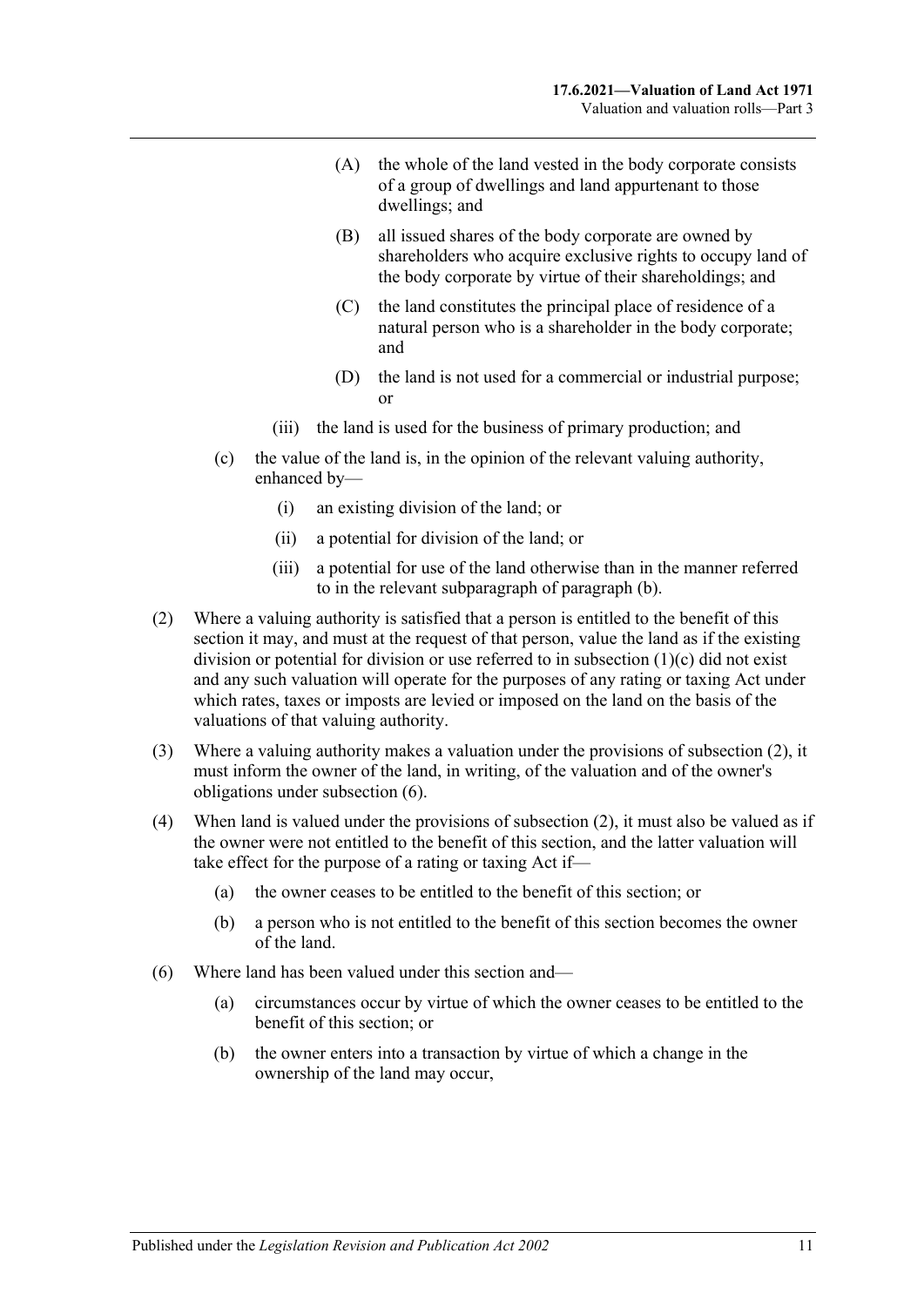the owner must, subject to [subsection](#page-11-1) (7), within 28 days inform the relevant valuing authority of those circumstances, or that transaction, and must furnish such further information as the valuing authority may require.

Maximum penalty: \$5 000.

Expiation fee: \$315.

- <span id="page-11-1"></span>(7) Where by virtue of an Act a right to rescind or avoid a transaction exists, the obligation to inform a valuing authority of the transaction does not arise unless the time within which the right may be exercised expires and the right has not been exercised within that time.
- (8) In this section—

*rating or taxing Act* means any of the rating or taxing Acts or any other Act under which a rate, tax or impost is levied or imposed on land;

*valuing authority* means the Valuer-General or other authority responsible for valuing land for the purposes of a rating or taxing Act.

- (9) For the purposes of the *[Land Tax Act](http://www.legislation.sa.gov.au/index.aspx?action=legref&type=act&legtitle=Land%20Tax%20Act%201936) 1936* a valuation under [subsection](#page-10-1) (2) operates only in relation to land used for the business of primary production.
- (10) An apparently genuine document purporting to be issued by a valuing authority and to certify the date of receipt of a request under [subsection](#page-10-1) (2) will, in the absence of proof to the contrary, constitute proof of the matter so certified.

## <span id="page-11-2"></span><span id="page-11-0"></span>**22B—Heritage land**

- (1) Where land is on a State/local heritage list, a valuing authority that values the land for the purpose of levying rates, taxes or imposts must, in making the valuation—
	- (a) take into account the fact that the land is on a State/local heritage list; and
	- (b) disregard any potential use of the land that is inconsistent with its preservation as a place of State or local heritage significance or value.
- (3) Where a valuing authority makes a valuation under [subsection](#page-11-2) (1), it must inform the owner of the land, in writing, of the valuation and of the owner's obligations under [subsection](#page-11-3) (5).
- (4) The fact that land is placed on a State/local heritage list does not invalidate pre-existing valuations.
- <span id="page-11-3"></span>(5) Where land has been valued under this section and the land ceases to be land that is on a State/local heritage list, the owner must within 28 days inform the relevant valuing authority accordingly and must furnish such further information as the valuing authority may require.

Maximum penalty: \$5 000.

Expiation fee: \$315.

- (6) For the purposes of this Act, land is on a State/local heritage list if—
	- (a) the land, or any place within the land, is a State Heritage Place under the *[Heritage Places Act](http://www.legislation.sa.gov.au/index.aspx?action=legref&type=act&legtitle=Heritage%20Places%20Act%201993) 1993*; or
	- (b) the land, or any place within the land, is designated as a place of local heritage value under the *[Planning, Development and Infrastructure Act](http://www.legislation.sa.gov.au/index.aspx?action=legref&type=act&legtitle=Planning%20Development%20and%20Infrastructure%20Act%202016) 2016*; or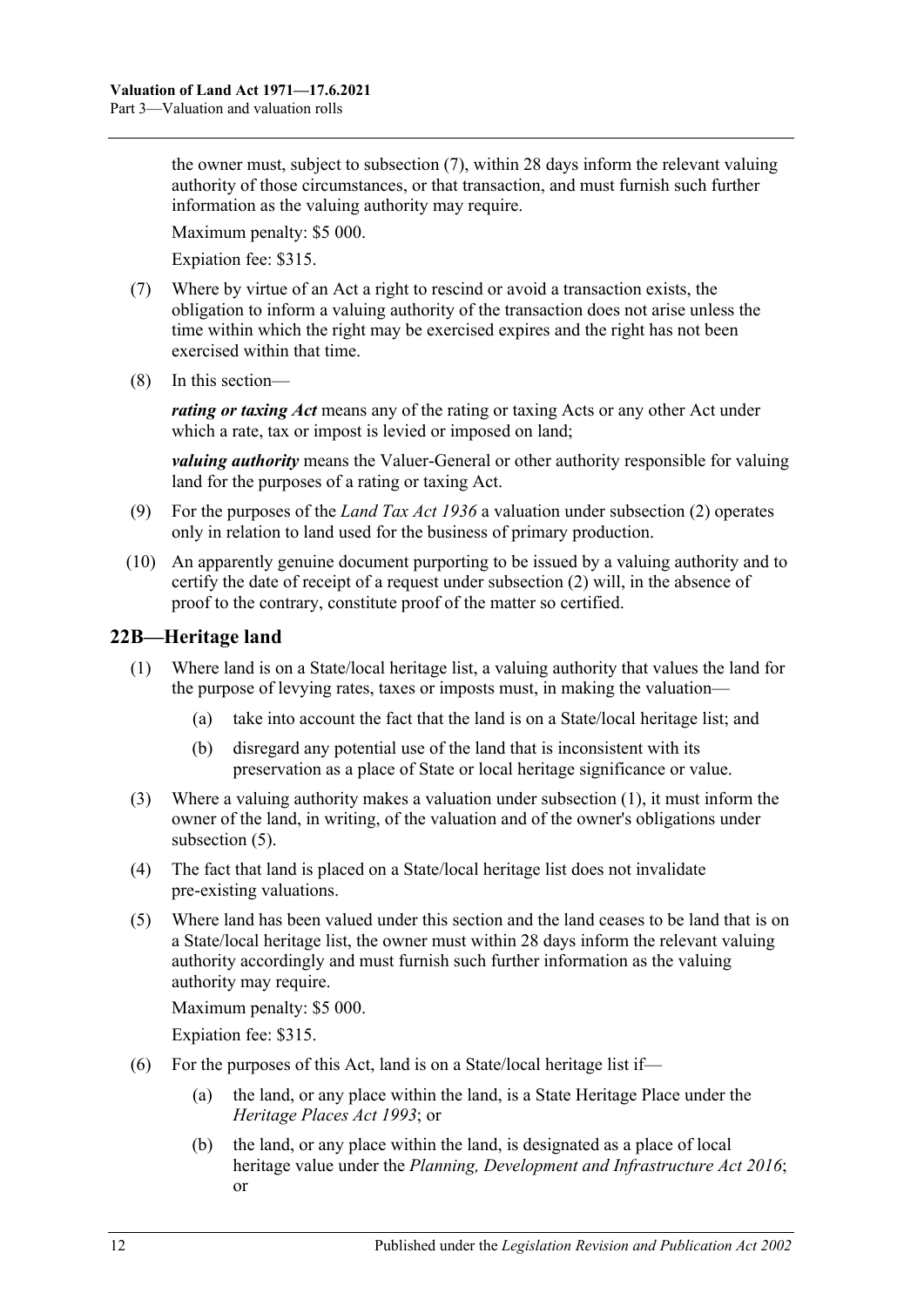- (c) the land is, by virtue of the regulations, to be treated as if it were on a State/local heritage list.
- (7) In this section—

*rating or taxing Act* means any of the rating or taxing Acts or any other Act under which a rate, tax or impost is levied or imposed on land;

*valuing authority* means the Valuer-General or other authority responsible for valuing land for the purposes of a rating or taxing Act.

# <span id="page-12-0"></span>**Part 4—Objections and reviews**

## <span id="page-12-1"></span>**Division 1—Notices and objections**

#### <span id="page-12-4"></span><span id="page-12-2"></span>**23—Notice of valuation**

- (1) The Valuer-General must serve notice of a valuation under this Act on the owner or occupier of the land, or both, as the Valuer-General considers appropriate.
- (2) Where particulars of the valuation are included in an account, assessment or notice for rates, land tax or some other impost, that document will, subject to the regulations, be taken to constitute the notice of valuation required under [subsection](#page-12-4) (1) and service of that document under the Act imposing the rates, tax or other impost will be taken to constitute service of the notice under [subsection](#page-12-4) (1).
- (3) A valuation is not invalid, nor is its operation affected, by reason only of a failure to serve notice of the valuation under this section.

### <span id="page-12-5"></span><span id="page-12-3"></span>**24—Objection to valuation**

- (1) Subject to this section, a person who is dissatisfied with a valuation of land in force under this Act may, by notice in writing served personally or by post on the Valuer-General, object to the valuation.
- (1a) After notice of a valuation (whenever made) is first served after the commencement of this subsection on the owner or occupier of the land, an objection to the valuation may only be made by the owner or occupier so served within 60 days after the date of service of the notice.
- (1b) However, if the owner or occupier is served with a further notice of the valuation, the person so served will have a further right to object to the valuation provided that—
	- (a) the further notice is the first notice of the valuation served on the person under the Act under which the notice is served; and
	- (b) the objection is made within 60 days after the date of service of that further notice.
- (1c) A person may not make an objection to a valuation if the Valuer-General has previously considered an objection by that person to the valuation.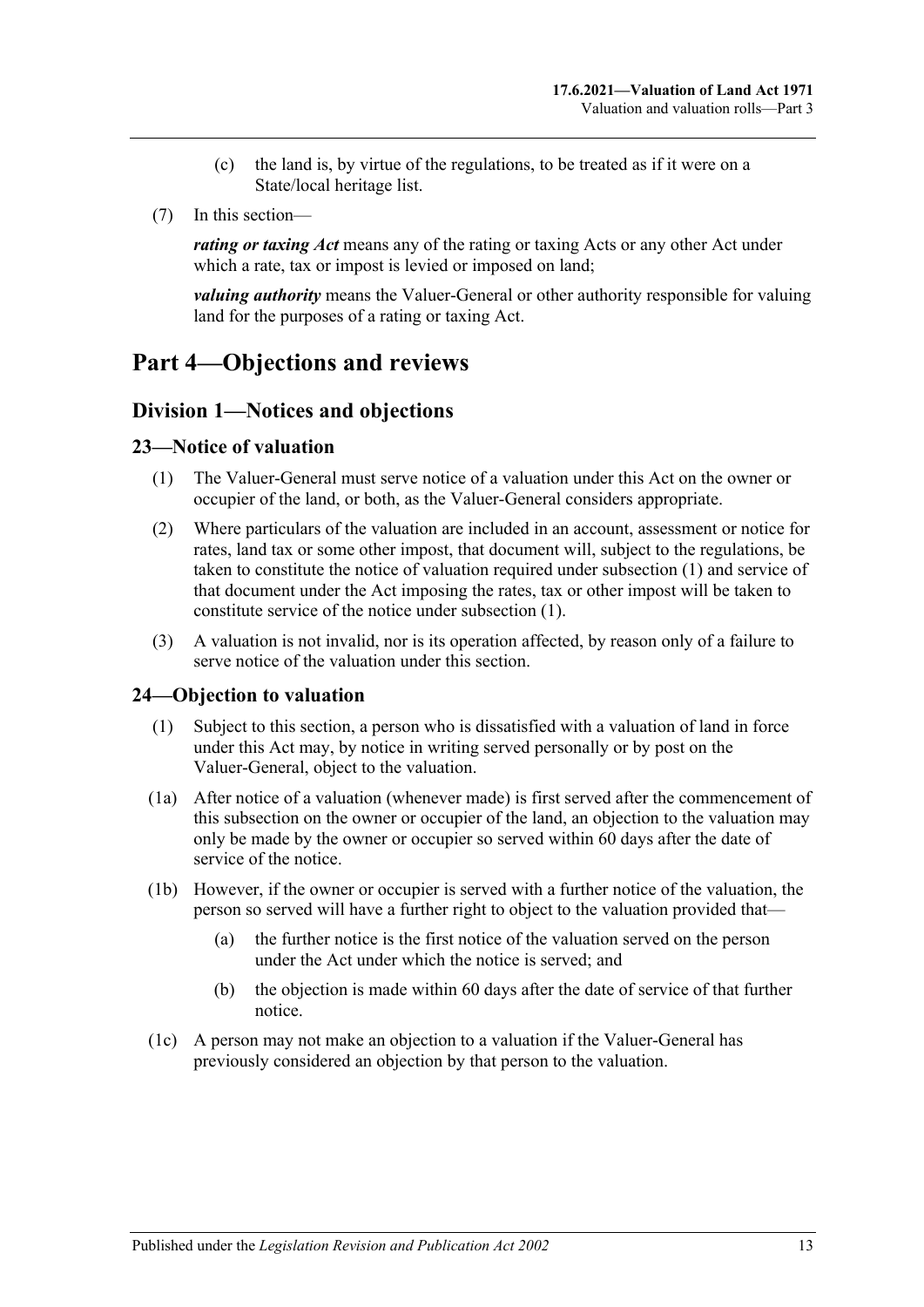- (1d) For the purposes of determining the period within which an objection to a valuation must be made—
	- (a) notice of the valuation sent by post to a person at a proper address for service of the person will be taken to be served at that address at the end of the second day after the day on which it was sent by post unless it is proved that it was not delivered to that address at all; and
	- (b) an apparently genuine document purporting to be issued by the authority that sent the notice and to certify that a specified notice was sent by post on a specified day to a specified person at a specified address will, in the absence of proof to the contrary, constitute proof of the matters so certified.
- (1e) Despite any other provision of this section, the Valuer-General may, for reasonable cause shown by a person entitled to make an objection to a valuation, extend the period within which the objection may be made (whether or not the period for objection to the valuation that would otherwise apply under this section has already expired).
- (2) A notice of objection under [subsection](#page-12-5) (1) must contain a full and detailed statement of the grounds on which the objection is based.
- (3) Despite any other provision of this section—
	- (a) if the owner or occupier of land is first served with notice of a valuation of the land under the *[Land Tax Act](http://www.legislation.sa.gov.au/index.aspx?action=legref&type=act&legtitle=Land%20Tax%20Act%201936) 1936* in the 2020/2021 or 2021/2022 financial year; and
	- (b) the valuation is of the site value of the land determined for a general valuation that came into force at midnight on 30 June 2020 for the 2020/2021 financial year,

an objection to the valuation may be made by the owner or occupier within 60 days after the date of service of the notice even if the valuation is no longer in force.

## <span id="page-13-0"></span>**25—Valuer-General to consider and decide upon objection**

- (1) The Valuer-General must, as soon as practicable, consider any objection made under this Act and may either allow or disallow the objection.
- (2) On the determination of any such objection, the Valuer-General must serve upon the person by whom the objection was made notice in writing of his or her decision on the objection and, if the Valuer-General decides to allow an objection, either wholly or in part, he or she must alter the valuation and valuation roll to conform with his or her decision.

# <span id="page-13-1"></span>**Division 2—Valuation reviews**

### <span id="page-13-2"></span>**25A—Panels of land valuers**

- (1) The Governor may, for the purposes of this Division, divide the State into regions and establish a panel of land valuers in relation to each region.
- (2) Subject to this section, the Governor may appoint such land valuers to a panel as he or she thinks expedient.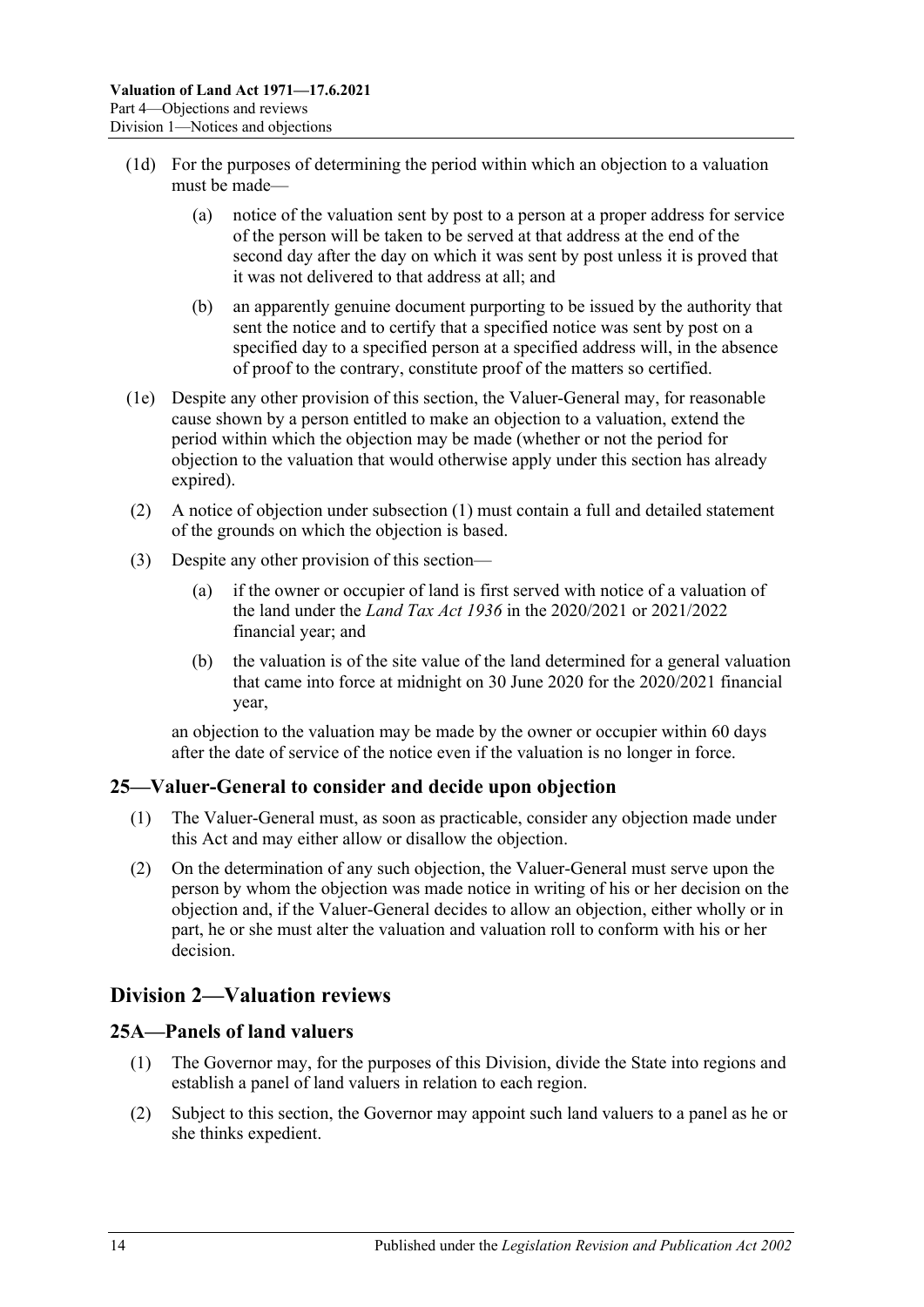- (3) A land valuer will be appointed to a panel for such term, not exceeding 3 years, as the Governor may determine and specifies in the instrument of appointment and, upon the expiration of his or her term, will be eligible for reappointment.
- (4) A land valuer is not eligible for appointment to a panel established under this section unless the valuer—
	- (a) has been nominated in the prescribed manner and form for appointment to the panel by the Real Estate Institute of South Australia Incorporated or the Australian Property Institute Incorporated; and
	- (b) has experience in valuing land in the region in relation to which the panel is established.
- (5) No person who is employed in a department of the Government, by an agency or instrumentality of the Crown or by a council is entitled to be a member of a panel established under this section.
- (6) The Governor may, for proper cause, remove a land valuer from a panel.
- (7) A land valuer may resign from a panel by written notice addressed to the Minister.
- (8) The members of panels established under this section are entitled to such allowances as may be prescribed.

### <span id="page-14-0"></span>**25B—Review by valuer**

- (1) A person who is dissatisfied with the decision of the Valuer-General upon an objection under this Part may, within 21 days of the day on which he or she receives notice of the decision, apply for a review of the valuation in accordance with this section.
- (2) An application under this section—
	- (a) must be made in the prescribed manner and form; and
	- (b) must be lodged at the office of the Valuer-General or served, by post, on the Valuer-General; and
	- (c) must be accompanied by the prescribed fee.
- (3) No application for review of a valuation may be made under this section if the objection to the valuation involves a question of law.
- (4) Where due application for review of a valuation is made under this section, a land valuer (in this section referred to as *the valuer*) must be selected in accordance with the regulations from the appropriate panel of land valuers to conduct the review.
- (5) Subject to this section, the valuer must, in conducting a review under this section, take into account—
	- (a) the matters set out in the application for review; and
	- (b) any representations of the applicant and the Valuer-General made under [subsection](#page-15-2) (7); and
	- (c) any other matter that the valuer considers relevant to the review of the valuation.
- (6) The matters to be considered upon a review under this section must be confined to questions of fact and must not involve questions of law.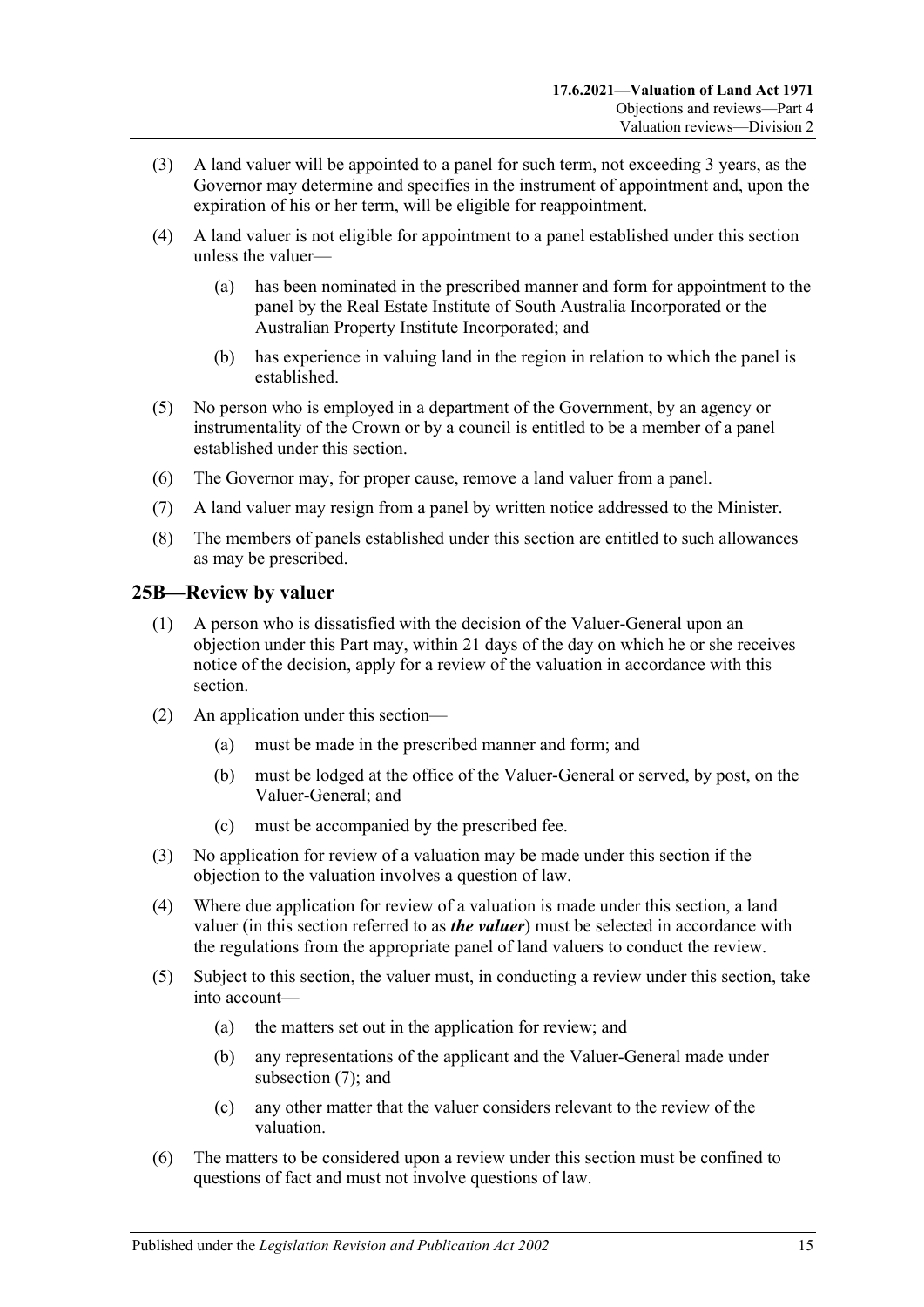- <span id="page-15-2"></span>(7) The valuer must afford the applicant and the Valuer-General a reasonable opportunity to make representations to the valuer on the subject matter of the review.
- (8) Representations may be made under [subsection](#page-15-2) (7) personally, by a land valuer acting on behalf of the applicant or the Valuer-General, or by any other representative.
- <span id="page-15-4"></span>(9) Subject to [subsection](#page-15-3) (10), the valuer must, upon the determination of the review, confirm, increase or decrease the valuation.
- <span id="page-15-3"></span>(10) A valuer must not make any alteration to a valuation under [subsection](#page-15-4) (9) which has the effect of increasing or decreasing the valuation by a proportion of one-tenth or less.
- (11) The Valuer-General must make such alterations (if any) to the valuation and valuation roll as are necessary to give effect to the decision of the valuer upon the review.
- (12) Where a valuation is reduced upon a review under this section, the fee paid by the applicant for the review must be refunded.

# <span id="page-15-0"></span>**Division 3—Review by SACAT**

#### <span id="page-15-1"></span>**25C—Review by SACAT**

- <span id="page-15-5"></span>(1) A person who is dissatisfied with—
	- (a) the decision of the Valuer-General upon an objection under [Division 1;](#page-12-1) or
	- (b) the decision of a land valuer upon a review under [Division 2,](#page-13-1)

may apply to SACAT for a review of the decision.

- (2) The right of review conferred by [subsection](#page-15-5) (1)(b) may be exercised by the Valuer-General.
- (3) For the purposes of the *[South Australian Civil and Administrative Tribunal](http://www.legislation.sa.gov.au/index.aspx?action=legref&type=act&legtitle=South%20Australian%20Civil%20and%20Administrative%20Tribunal%20Act%202013)  Act [2013](http://www.legislation.sa.gov.au/index.aspx?action=legref&type=act&legtitle=South%20Australian%20Civil%20and%20Administrative%20Tribunal%20Act%202013)*—
	- (a) an application for a review by SACAT must be made within 21 days after the applicant receives notice of the relevant decision (unless SACAT, in its discretion, allows an extension of time for making the application); and
	- (b) a review under this section will be taken to come within SACAT's review jurisdiction but, in the exercise of this jurisdiction, SACAT will consider the matter *de novo* (adopting such processes and procedures, and considering and receiving such evidence or material, as it thinks fit for the purposes of the proceedings); and
	- (c) without limitation, a variation made by SACAT on the review of a valuation may consist of an increase or decrease in the valuation.
- (4) In this section—

*SACAT* means the South Australian Civil and Administrative Tribunal established under the *South Australian [Civil and Administrative Tribunal Act](http://www.legislation.sa.gov.au/index.aspx?action=legref&type=act&legtitle=South%20Australian%20Civil%20and%20Administrative%20Tribunal%20Act%202013) 2013*.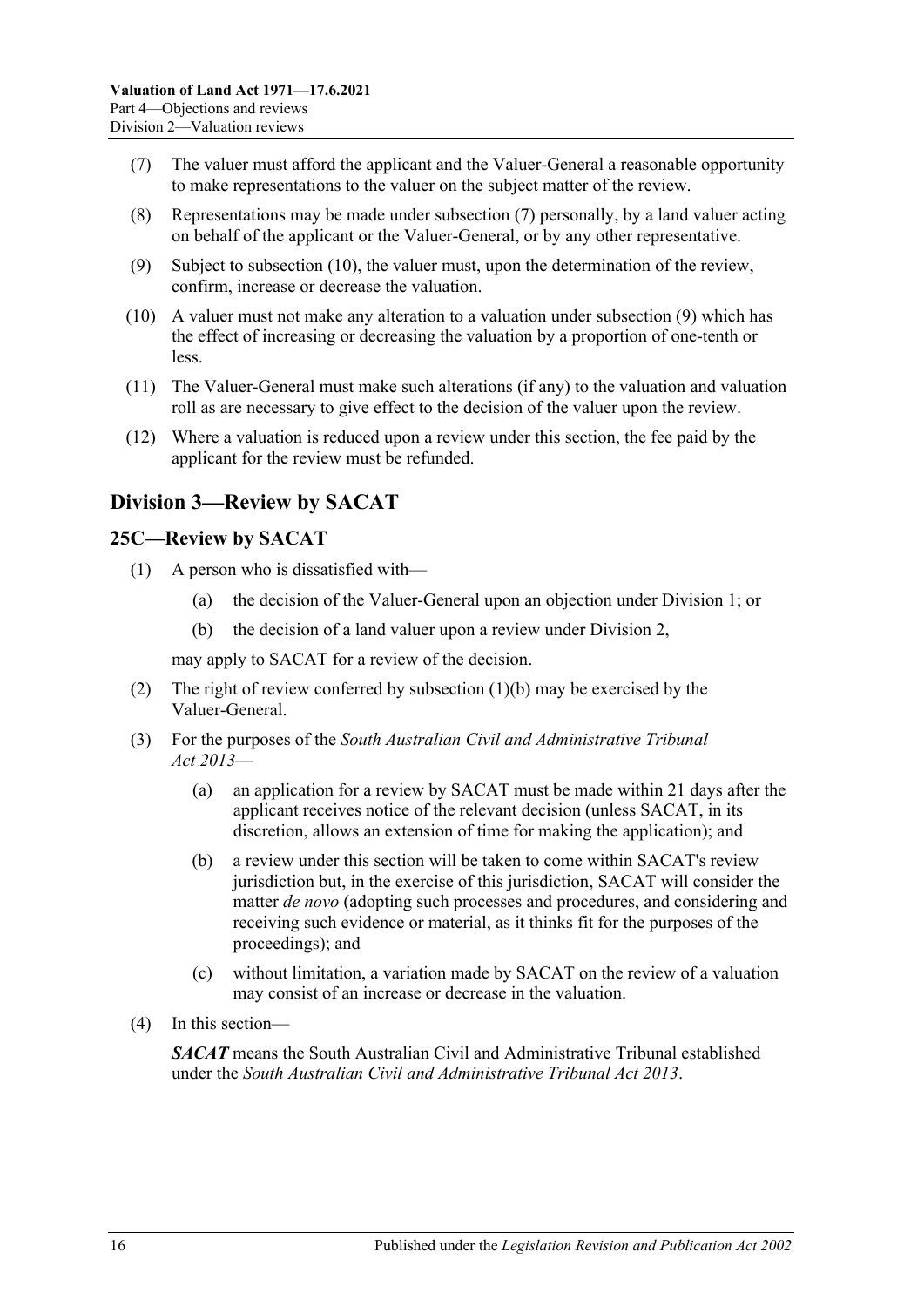# <span id="page-16-0"></span>**Division 4—Saving provision**

## <span id="page-16-1"></span>**25D—Saving provision**

A right to recover a rate, tax or impost is not suspended by an objection or review under this Part and the rate, tax or impost may be recovered on the basis that the valuation is correct but, in the event of a valuation being altered, a due adjustment must be made and any amount paid in excess of the amount that might lawfully have been recovered on the basis of the altered valuation must be refunded and if, on the basis of the altered valuation, a greater amount than that actually recovered might lawfully have been recovered, the difference may be recovered as arrears.

# <span id="page-16-2"></span>**Part 5—Miscellaneous**

### <span id="page-16-6"></span><span id="page-16-3"></span>**26—Access to land etc**

- (1) For the purposes of this Act, the Valuer-General or a person authorised in writing by the Valuer-General may—
	- (a) enter upon any land and make any inspection, measurement or survey necessary or expedient to determine the value of the land; and
	- (b) put to the owner or occupier of the land or any person on the land any questions relating to the value of the land.
- (2) A person must not hinder or obstruct the Valuer-General or a person authorised in writing by the Valuer-General in the exercise of the powers conferred by [subsection](#page-16-6) (1) or refuse or fail truthfully to answer a question lawfully put to him or her under that subsection.

Maximum penalty: \$2 500.

### <span id="page-16-4"></span>**27—Access to documents in possession of public authorities**

- (1) The Valuer-General and any person authorised in writing by the Valuer-General must be given full and free access to all maps, plans, documents and books that are relevant to the determination of the value of any land, in the possession or power of any department of Government or any council within the State.
- (2) A person must not prevent or attempt to prevent the Valuer-General or a person authorised in writing by the Valuer-General from having access to any such maps, plans, documents or books.

Maximum penalty: \$2 500.

#### <span id="page-16-7"></span><span id="page-16-5"></span>**28—Returns**

- (1) The Valuer-General may, for the purposes of this Act, serve upon the owner of any land forms to be completed and returned to the Valuer-General within such time as the Valuer-General may determine, and specifies upon the forms.
- (2) The forms will contain such questions as the Valuer-General may determine with reference to—
	- (a) the use of the land;
	- (b) the nature and value of improvements on the land;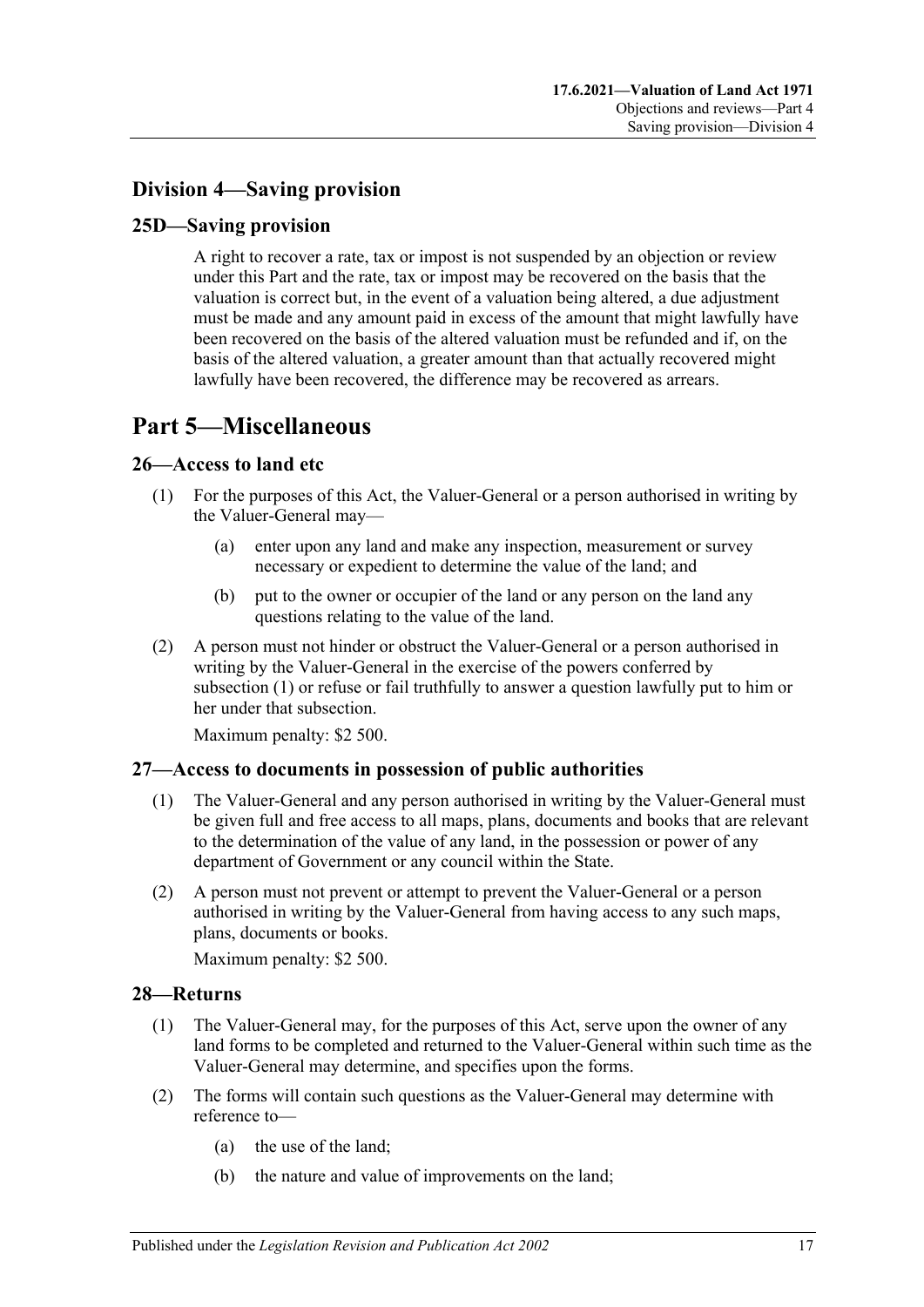- (c) the tenancies (if any) to which the land is subject;
- (d) any other matters relevant to the valuation of the land.
- <span id="page-17-3"></span>(3) The Valuer-General may, if he or she thinks fit, require any person by whom a form is completed and returned under this section to verify the contents of the form by statutory declaration.
- (4) A person must not fail to complete and return a form served upon him or her under [subsection](#page-16-7) (1), or return a form containing information that is false or misleading in any material particular, or fail to comply with a requirement made under [subsection](#page-17-3) (3).

Maximum penalty: \$2 500.

Expiation fee: \$75.

#### <span id="page-17-5"></span><span id="page-17-0"></span>**29—Notice of sale etc**

(1) Subject to [subsection](#page-17-4) (2), if any land is sold or the title to any land is transferred, the vendor or transferor must, within 30 days after the completion of the sale or transfer, give to the Valuer-General a notice containing prescribed particulars of the transaction in writing.

Maximum penalty: \$2 500.

<span id="page-17-4"></span>(2) [Subsection](#page-17-5) (1) does not apply in respect of land that has been brought under the provisions of the *[Real Property Act](http://www.legislation.sa.gov.au/index.aspx?action=legref&type=act&legtitle=Real%20Property%20Act%201886) 1886*.

#### <span id="page-17-1"></span>**31—Service of notices**

A notice that the Valuer-General is required to serve upon any person by or under this Act, may be served upon that person—

- (a) personally; or
- (b) by post; or
- (c) by affixing it in some conspicuous place upon the land to which it relates.

### <span id="page-17-2"></span>**32—Copies of or extracts from entries in valuation rolls**

- (1) Upon the application in writing of any person and upon payment of the prescribed fee, the Valuer-General must furnish that person with a certified copy of, or extract from, any entry in a valuation roll.
- (2) A copy of, or extract from, an entry in a valuation roll certified under the hand of the Valuer-General will in all proceedings and for all purposes be evidence of the matters and things stated in it and that any valuation to which the entry relates has been made in conformity with the provisions of this Act.
- (3) The Valuer-General must publish information as to land value in such forms as the Valuer-General thinks appropriate and make publications containing such information available for purchase at prices approved by the Minister.
- (4) The Valuer-General must—
	- (a) at the request of the owner of land, permit the owner to inspect, free of charge, entries in the valuation roll relating to that land;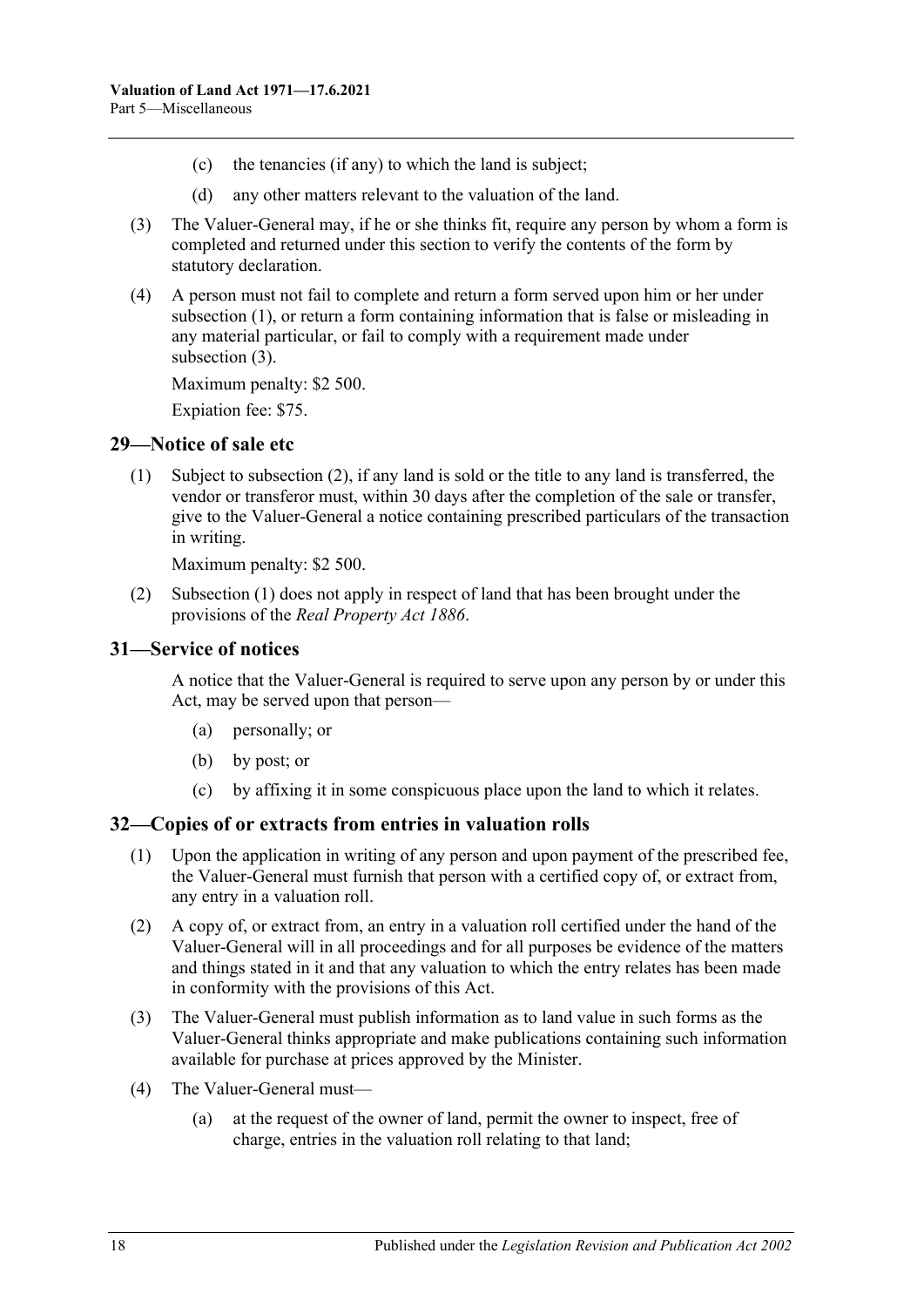(b) at the request of any person, and on payment of the prescribed fee, provide that person with information from the valuation roll as to the value of land.

## <span id="page-18-0"></span>**33—Financial provision**

- (1) All money paid to or recovered by the Valuer-General under this Act must be paid into the Consolidated Account.
- (2) The money required for the purposes of this Act (except money for the appropriation of which other provision has been made in this Act) will be paid out of money provided by Parliament for those purposes.

### <span id="page-18-1"></span>**34—Regulations**

The Governor may make all such regulations as are necessary or expedient for the purposes of this Act, and, without limiting the generality of the foregoing, those regulations may—

- (a) prescribe and provide for the recovery of fees for the purposes of this Act; and
- (ab) provide that specified fixtures or improvements, or fixtures or improvements of a specified class, will not be taken into account in determining or assessing the annual value or capital value of land generally, or land of a particular class, where the determination or assessment is to be used for the purpose of raising, levying or imposing any rate, tax or impost; and
- (b) prescribe any form for the purposes of this Act.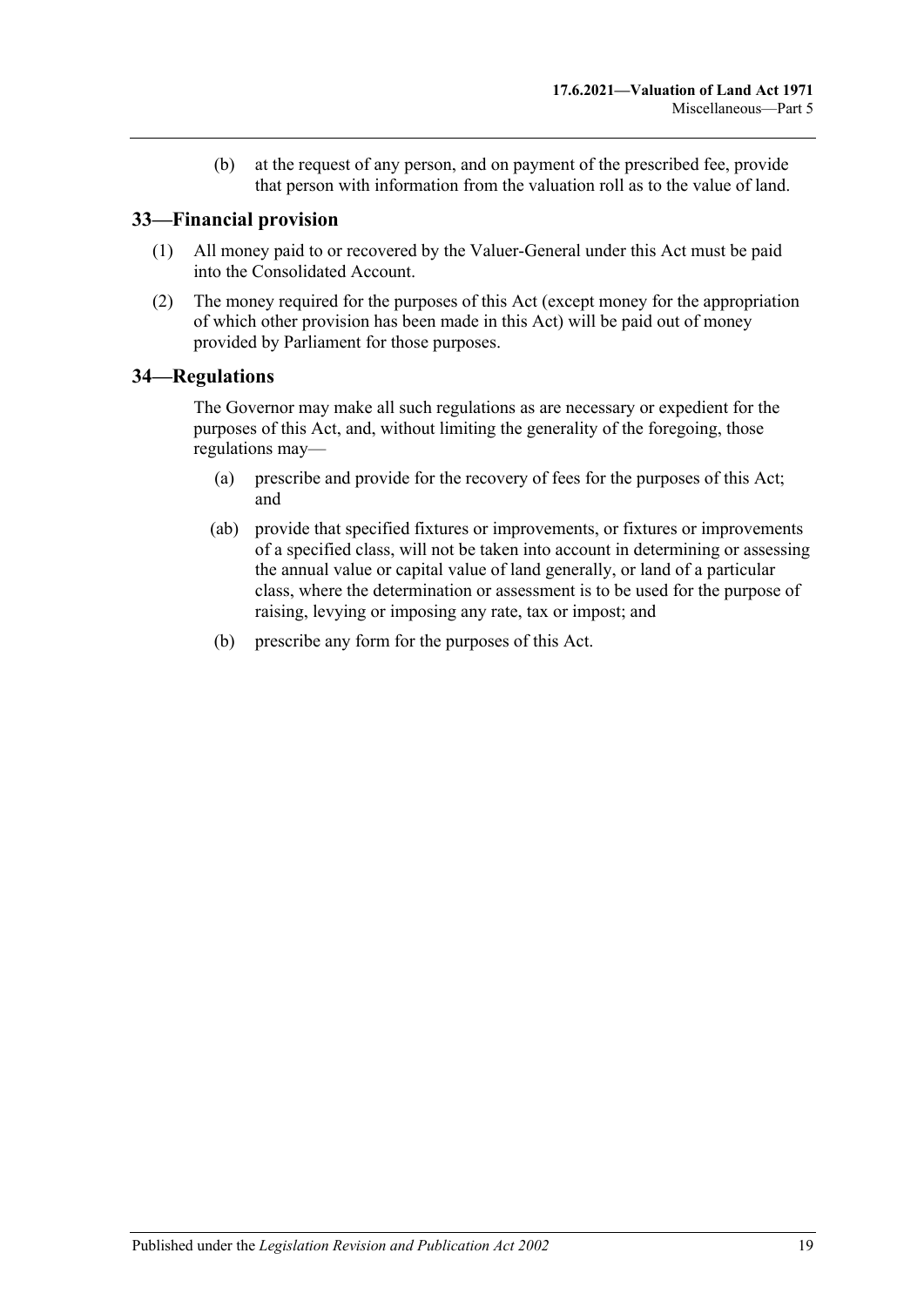# <span id="page-19-0"></span>**Legislative history**

## **Notes**

- Please note—References in the legislation to other legislation or instruments or to titles of bodies or offices are not automatically updated as part of the program for the revision and publication of legislation and therefore may be obsolete.
- Earlier versions of this Act (historical versions) are listed at the end of the legislative history.
- For further information relating to the Act and subordinate legislation made under the Act see the Index of South Australian Statutes or www.legislation.sa.gov.au.

# **Principal Act and amendments**

New entries appear in bold.

| Year | No  | Title                                                           | Assent     | Commencement                        |
|------|-----|-----------------------------------------------------------------|------------|-------------------------------------|
| 1971 | 113 | Valuation of Land Act 1971                                      | 9.12.1971  | 1.6.1972 (Gazette 11.5.1972 p1758)  |
| 1972 | 76  | <b>Statutes Amendment (Public</b><br>Salaries) Act 1972         | 28.9.1972  | 28.9.1972                           |
| 1972 | 79  | Statutes Amendment (Valuation of<br>Land) Act 1972              | 5.10.1972  | $1.6.1972$ : s 2                    |
| 1973 | 28  | <b>Statutes Amendment (Public</b><br>Salaries) Act 1973         | 20.9.1973  | 20.9.1973                           |
| 1975 | 19  | Statutes Amendment (Public<br>Salaries) Act 1975                | 27.3.1975  | 28.8.1975 (Gazette 28.8.1975 p1126) |
| 1976 | 93  | Valuation of Land Act Amendment<br>Act 1976                     | 16.12.1976 | 16.12.1976                          |
| 1981 | 29  | Statutes Amendment (Valuation of<br>Land) Act 1981              | 19.3.1981  | 30.6.1981 (Gazette 4.6.1981 p1640)  |
| 1981 | 91  | Valuation of Land Act Amendment<br>Act 1981                     | 23.12.1981 | 23.12.1981                          |
| 1983 | 27  | Local Government Act Amendment<br>Act 1983                      | 16.6.1983  | 28.7.1983 (Gazette 21.7.1983 p126)  |
| 1984 | 88  | Valuation of Land Act Amendment<br>Act 1984                     | 29.11.1984 | 11.7.1985 (Gazette 4.7.1985 p6)     |
| 1985 | 59  | Statutes Amendment (Remuneration)<br>Act 1985                   | 30.5.1985  | 13.6.1985 (Gazette 13.6.1985 p2132) |
| 1985 | 86  | Valuation of Land Act Amendment<br>Act 1985                     | 19.9.1985  | 1.7.1986 (Gazette 6.2.1986 p254)    |
| 1987 | 31  | Valuation of Land Act Amendment<br>Act 1987                     | 23.4.1987  | 1.9.1987 (Gazette 20.8.1987 p516)   |
| 1990 | 18  | <b>Statutes Repeal and Amendment</b><br>(Remuneration) Act 1990 | 19.4.1990  | 19.4.1990 (Gazette 19.4.1990 p1136) |
| 1991 | 3   | Valuation of Land (Miscellaneous)<br>Amendment Act 1991         | 14.3.1991  | 14.3.1991                           |
| 1992 | 71  | Statutes Amendment (Expiation of<br>Offences) Act 1992          | 19.11.1992 | 1.3.1993 (Gazette 18.2.1993 p600)   |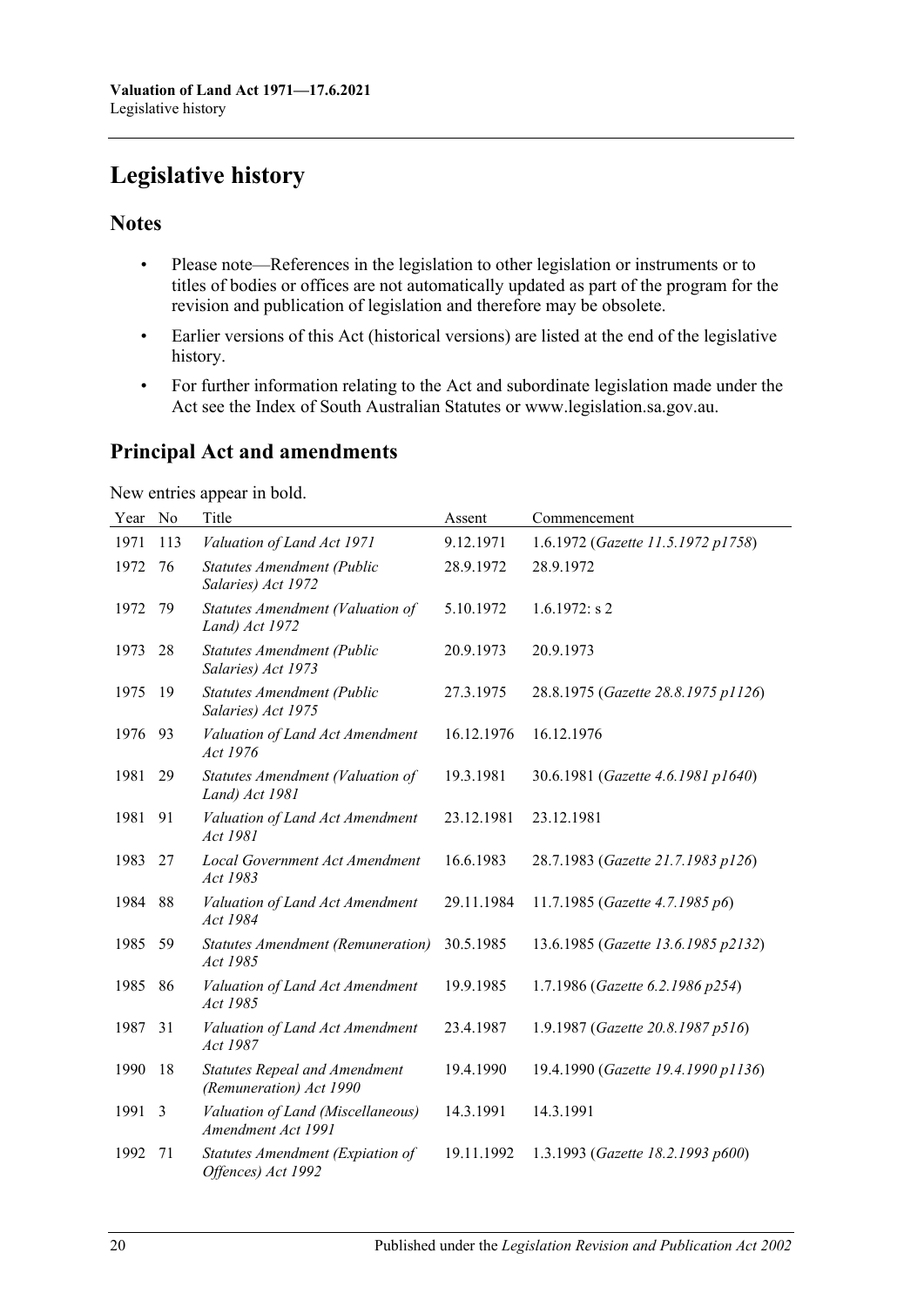| 1993   | 56 | Heritage Act 1993                                                            | 27.5.1993  | 15.1.1994 (Gazette 27.10.1993 p1890)                                            |
|--------|----|------------------------------------------------------------------------------|------------|---------------------------------------------------------------------------------|
| 1996   | 38 | <b>Statutes Amendment (Community</b><br>Titles) Act 1996                     | 9.5.1996   | ss 46 & 47—4.11.1996 ( <i>Gazette</i><br>$31.10.1996 \, p1460$                  |
| 1998   | 43 | Valuation of Land (Miscellaneous)<br>Amendment Act 1998                      | 27.8.1998  | 1.12.1998 (Gazette 26.11.1998 p1600)<br>except s 13(a) & (b) -30.6.1981: s 2(1) |
| 1998   | 63 | <b>Emergency Services Funding</b><br>Act 1998                                | 10.9.1998  | Sch 2 (cl 3)-30.6.1999 (Gazette<br>13.5.1999 p2502)                             |
| 2005   | 39 | Heritage (Heritage Directions)<br>Amendment Act 2005                         | 14.7.2005  | Sch 1 (cl 10)-17.11.2005 (Gazette<br>17.11.2005 p3972)                          |
| 2009   | 76 | Valuation of Land (Miscellaneous)<br>Amendment Act 2009                      | 10.12.2009 | 10.12.2009                                                                      |
| 2014   | 26 | Statutes Amendment (SACAT)<br>Act 2014                                       | 11.12.2014 | Pt 18 (ss 210–216)–29.3.2015: s 2(2)                                            |
| 2017 5 |    | Statutes Amendment (Planning,<br>Development and Infrastructure)<br>Act 2017 | 28.2.2017  | Pt 27 (s 85)-19.3.2021 (Gazette<br>4.3.2021 p823                                |
| 2021   | 23 | <b>Land Tax (Discretionary Trusts)</b><br><b>Amendment Act 2021</b>          | 17.6.2021  | Sch 1 (cl 1)-17.6.2021                                                          |

# **Provisions amended since 3 February 1976**

• Legislative history prior to 3 February 1976 appears in marginal notes and footnotes included in the consolidation of this Act contained in Volume 11 of The Public General Acts of South Australia 1837-1975 at page 286.

New entries appear in bold.

Entries that relate to provisions that have been deleted appear in italics.

| Provision                            | How varied                          | Commencement |
|--------------------------------------|-------------------------------------|--------------|
| Pt1                                  |                                     |              |
| s <sub>2</sub>                       | deleted by $43/1998 s 17 (Sch)$     | 1.12.1998    |
| s <sub>3</sub>                       | amended by $91/1981 s 2$            | 23.12.1981   |
|                                      | amended by $88/1984 s$ 3            | 11.7.1985    |
|                                      | deleted by 43/1998 s 17 (Sch)       | 1.12.1998    |
| s <sub>4</sub>                       | amended by $29/1981 s 5$            | 30.6.1981    |
|                                      | deleted by $3/1991 s 2$             | 14.3.1991    |
| s <sub>5</sub>                       |                                     |              |
| s 5(1)                               |                                     |              |
| annual value                         | amended by $29/1981$ s $6(a)$ , (b) | 30.6.1981    |
|                                      | amended by $3/1991$ s $3(a)$        | 14.3.1991    |
|                                      | amended by 43/1998 s 17 (Sch)       | 1.12.1998    |
| area                                 | amended by 93/1976 s 2              | 16.12.1976   |
|                                      | amended by 43/1998 s 17 (Sch)       | 1.12.1998    |
| business of<br>primary<br>production | inserted by $29/1981$ s $6(c)$      | 30.6.1981    |
| capital value                        | amended by $3/1991$ s $3(b)$        | 14.3.1991    |
|                                      | amended by 43/1998 s 17 (Sch)       | 1.12.1998    |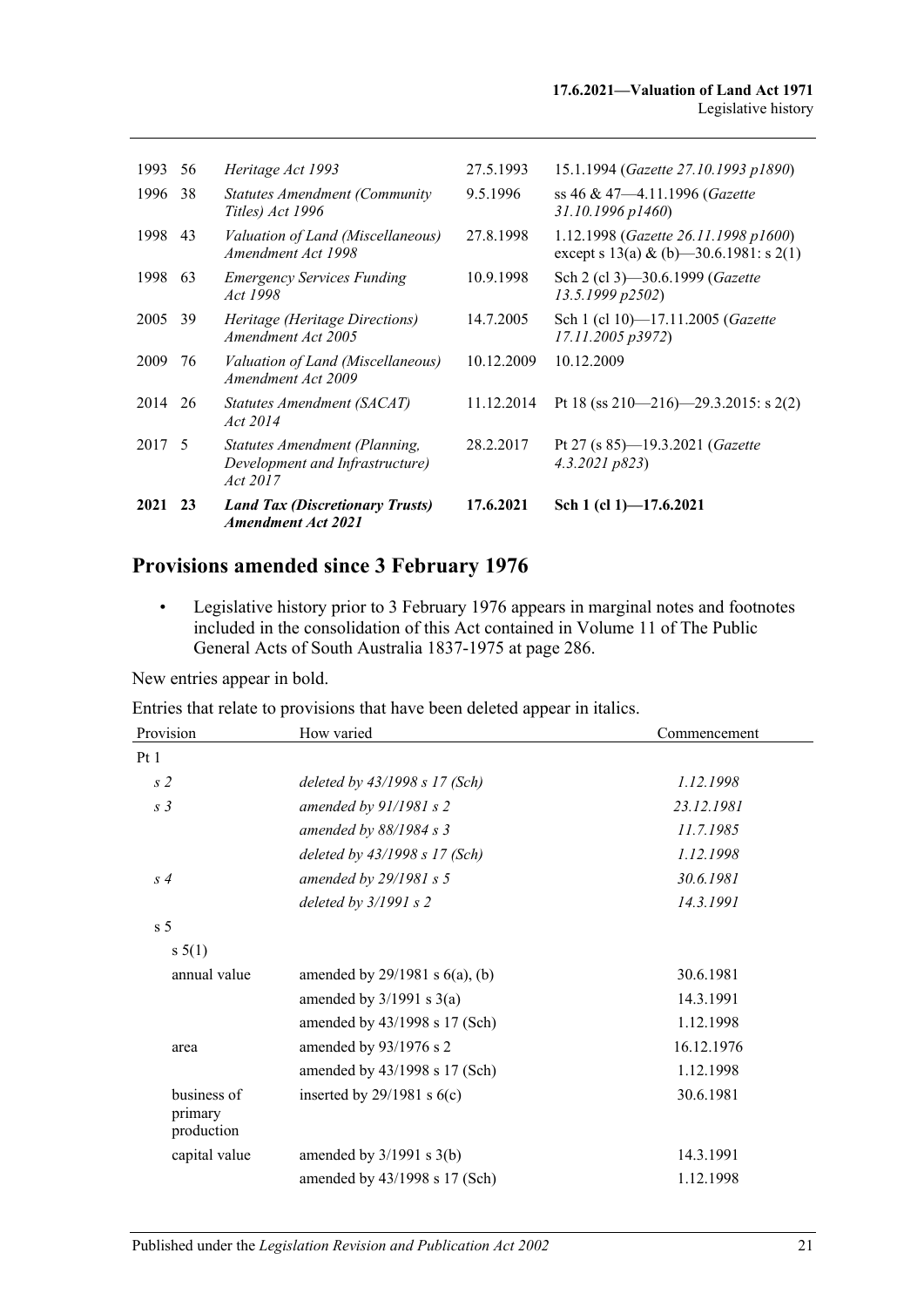#### **Valuation of Land Act 1971—17.6.2021** Legislative history

| council                       | amended by 43/1998 s 17 (Sch)                 | 1.12.1998  |
|-------------------------------|-----------------------------------------------|------------|
| general valuation             | amended by 43/1998 s 17 (Sch)                 | 1.12.1998  |
| owner                         | amended by 43/1998 s 17 (Sch)                 | 1.12.1998  |
| the rating or<br>taxing Acts  | substituted by $3/1991$ s $3(d)$              | 14.3.1991  |
|                               | amended by $63/1998$ Sch 2 (cl 3(a))          | 30.6.1999  |
| rating or taxing<br>authority | deleted by $3/1991 s 3(c)$                    | 14.3.1991  |
| site value                    | substituted by $29/1981$ s $6(e)$             | 30.6.1981  |
|                               | (b) deleted by $31/1987$ s $3(a)$             | 1.9.1987   |
|                               | amended by $31/1987$ s $3(b)$                 | 1.9.1987   |
| unimproved value              | amended by $31/1987$ s $3(b)$                 | 1.9.1987   |
|                               | (c) deleted by $31/1987$ s $3(b)$             | 1.9.1987   |
|                               | amended by 43/1998 s 17 (Sch)                 | 1.12.1998  |
| $s\ 5(2)$                     | inserted by $31/1987$ s $3(c)$                | 1.9.1987   |
|                               | substituted by 38/1996 s 46                   | 4.11.1996  |
|                               |                                               |            |
| s <sub>6</sub>                |                                               |            |
| s(6(1))                       | amended by 43/1998 s 17 (Sch)                 | 1.12.1998  |
| s(6(2))                       | amended by $43/1998$ ss $3(a)$ , 17 (Sch)     | 1.12.1998  |
| s(6(3))                       | amended by 43/1998 ss 3(b), 17 (Sch)          | 1.12.1998  |
| s 6(4)                        | amended by 93/1976 s 3                        | 16.12.1976 |
|                               | amended by $43/1998$ s $3(c)$                 | 1.12.1998  |
| s <sub>6A</sub>               | inserted by 43/1998 s 4                       | 1.12.1998  |
| s <sub>7</sub>                |                                               |            |
| s(7(1))                       | amended by 43/1998 ss 5, 17 (Sch)             | 1.12.1998  |
| s(7(2)                        | amended by 43/1998 s 17 (Sch)                 | 1.12.1998  |
| s <sub>8</sub>                |                                               |            |
| s(1)                          | amended by $59/1985$ s $23(a)$                | 13.6.1985  |
|                               | amended by 18/1990 s 28                       | 19.4.1990  |
|                               | amended by 43/1998 s 17 (Sch)                 | 1.12.1998  |
| $s \, 8(2)$                   | deleted by 59/1985 s 23(b)                    | 13.6.1985  |
| s(3)                          | amended by 59/1985 s 23(c)                    | 13.6.1985  |
|                               | amended by 43/1998 s 17 (Sch)                 | 1.12.1998  |
| s 9                           |                                               |            |
| $s \, 9(1)$                   | substituted by $43/1998$ s $6(a)$             | 1.12.1998  |
| $s\ 9(1a)$                    | inserted by $43/1998$ s $6(a)$                | 1.12.1998  |
| $s \, 9(2)$ and (3)           | amended by 43/1998 s 17 (Sch)                 | 1.12.1998  |
| $s\,9(4)$                     | amended by $43/1998$ ss $6(b)$ —(d), 17 (Sch) | 1.12.1998  |
| $s \, 9(5)$                   | amended by 43/1998 s 17 (Sch)                 | 1.12.1998  |
| $s \, 9(6)$                   | inserted by $43/1998$ s $6(e)$                | 1.12.1998  |
| s 10                          | deleted by 43/1998 s 17 (Sch)                 | 1.12.1998  |
|                               |                                               |            |

Pt 3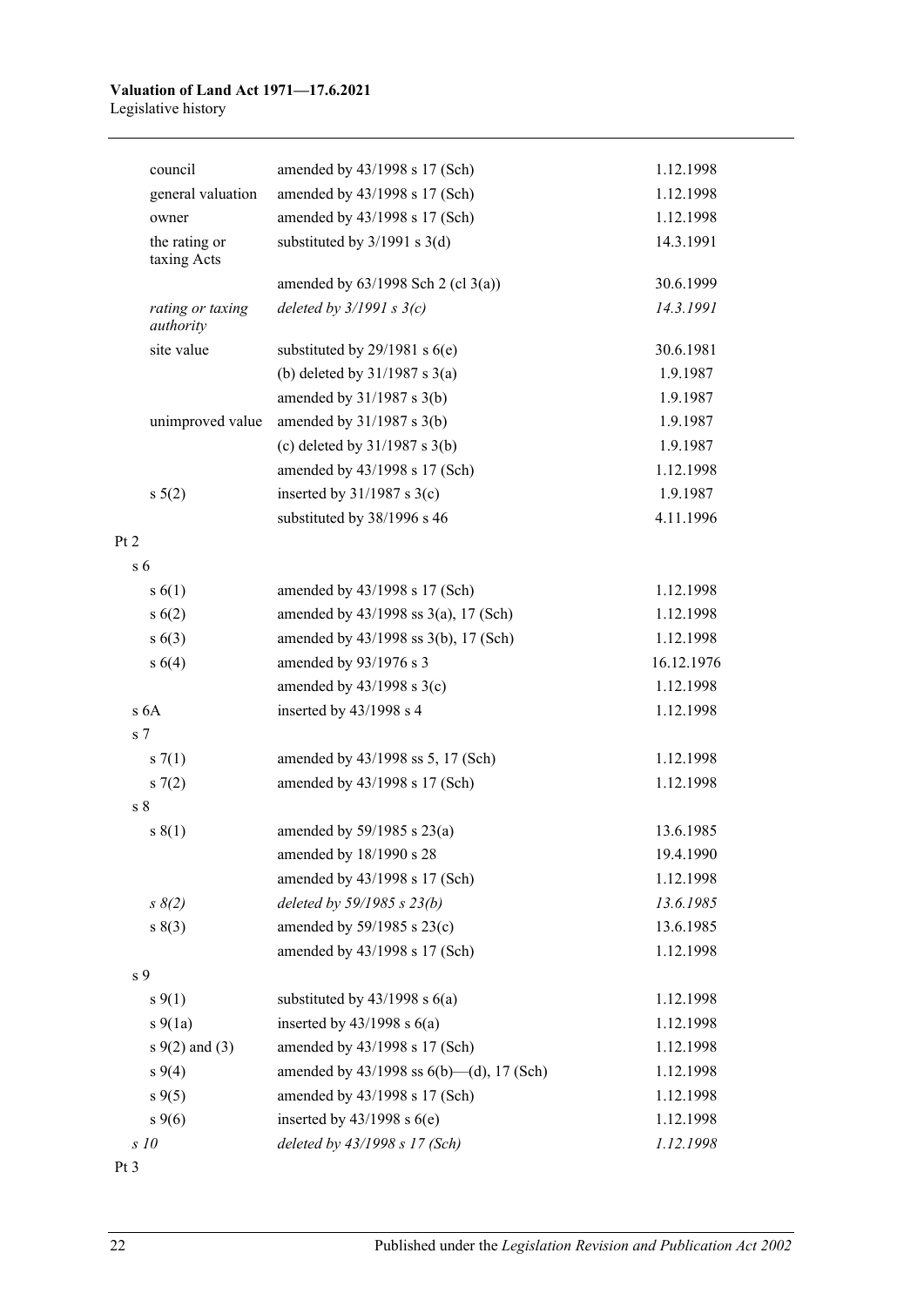| s 11                |                                               |            |
|---------------------|-----------------------------------------------|------------|
| s 11(1)             | substituted by 43/1998 s 7                    | 1.12.1998  |
| s 11(2)             | amended by 3/1991 s 4                         | 14.3.1991  |
|                     | amended by 43/1998 s 17 (Sch)                 | 1.12.1998  |
| s 11(3)             | amended by 43/1998 s 17 (Sch)                 | 1.12.1998  |
| s 12                | substituted by 43/1998 s 8                    | 1.12.1998  |
| s 13                |                                               |            |
| s 13(1)             | amended by 43/1998 s 17 (Sch)                 | 1.12.1998  |
| s 13(2)             | amended by $43/1998$ ss $9(a)$ , 17 (Sch)     | 1.12.1998  |
| s 13(3)             | amended by 43/1998 ss 9(b), 17 (Sch)          | 1.12.1998  |
| s <sub>14</sub>     |                                               |            |
| s $14(1)$ and $(2)$ | amended by 43/1998 s 17 (Sch)                 | 1.12.1998  |
| s 14(3)             | inserted by 43/1998 s 10                      | 1.12.1998  |
| s <sub>15</sub>     |                                               |            |
| s 15(1)             | amended by 43/1998 s 17 (Sch)                 | 1.12.1998  |
| s 15(2)             | amended by $43/1998$ ss $11(a)$ , 17 (Sch)    | 1.12.1998  |
| s 15(3)             | amended by 43/1998 ss 11(b), 17 (Sch)         | 1.12.1998  |
| s 15(4)             | amended by 43/1998 s 17 (Sch)                 | 1.12.1998  |
| s 16                |                                               |            |
| s 16(1)             | s 16 redesignated as s $16(1)$ by 93/1976 s 4 | 16.12.1976 |
|                     | amended by 43/1998 s 17 (Sch)                 | 1.12.1998  |
| s $16(2)$ and (3)   | inserted by 93/1976 s 4                       | 16.12.1976 |
|                     | amended by 43/1998 s 17 (Sch)                 | 1.12.1998  |
| s 16A               | inserted by 38/1996 s 47                      | 4.11.1996  |
|                     | amended by 63/1998 Sch 2 (cl 3(b))            | 30.6.1999  |
| s 17                |                                               |            |
| s 17(1)             | amended by $3/1991$ s $5(a)$                  | 14.3.1991  |
|                     | amended by 43/1998 s 17 (Sch)                 | 1.12.1998  |
| s 17(2)             | inserted by $3/1991$ s $5(b)$                 | 14.3.1991  |
|                     | amended by 43/1998 s 17 (Sch)                 | 1.12.1998  |
| s 17(3)             | amended by 43/1998 s 17 (Sch)                 | 1.12.1998  |
|                     | amended by 26/2014 s 210                      | 29.3.2015  |
| s 17(4)             | amended by 88/1984 s 4                        | 11.7.1985  |
|                     | amended by $3/1991$ s $5(c)$                  | 14.3.1991  |
|                     | amended by 43/1998 s 17 (Sch)                 | 1.12.1998  |
| s 18                | amended by 43/1998 s 17 (Sch)                 | 1.12.1998  |
| s 19                |                                               |            |
| s $19(1)$ and $(2)$ | amended by 43/1998 s 17 (Sch)                 | 1.12.1998  |
| s 19(3)             | inserted by 76/2009 s 3                       | 10.12.2009 |
| s20                 | deleted by $3/1991 s 6$                       | 14.3.1991  |
| s 21                | amended by 3/1991 s 7                         | 14.3.1991  |
|                     | amended by 43/1998 s 17 (Sch)                 | 1.12.1998  |
|                     |                                               |            |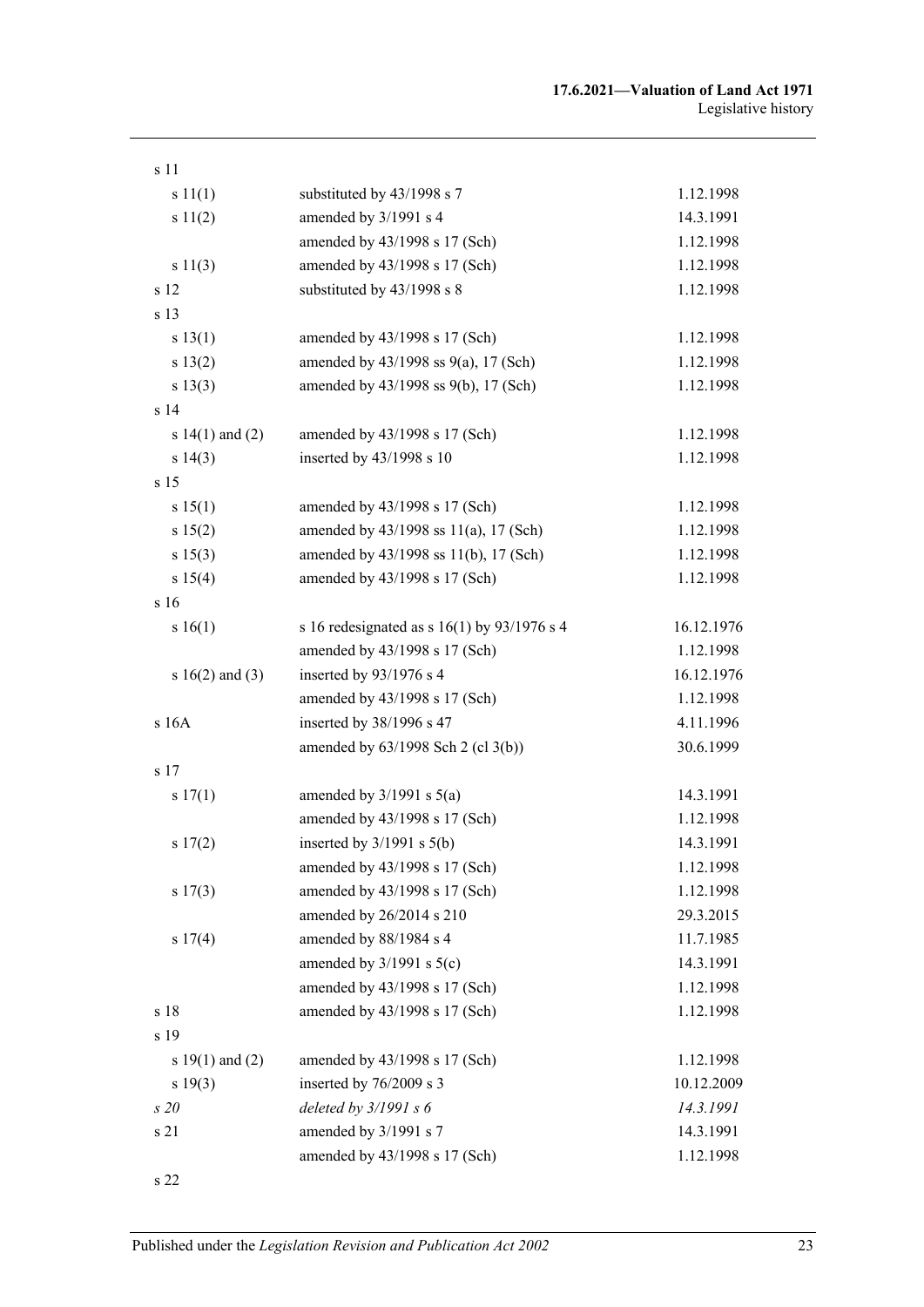| $s\,22(2)$                    | amended by 43/1998 s 17 (Sch)             | 1.12.1998  |
|-------------------------------|-------------------------------------------|------------|
| $s\,22(3)$                    | amended by 43/1998 ss 12, 17 (Sch)        | 1.12.1998  |
| $s\,22(4)$                    | amended by 43/1998 s 17 (Sch)             | 1.12.1998  |
| s22A                          | inserted by 29/1981 s 7                   | 30.6.1981  |
| s 22A(1)                      | amended by $43/1998$ s $13(a)$            | 30.6.1981  |
|                               | amended by 43/1998 s 17 (Sch)             | 1.12.1998  |
| s 22A(2)                      | amended by 43/1998 s 13(b)                | 30.6.1981  |
|                               | amended by 43/1998 s 17 (Sch)             | 1.12.1998  |
| $s$ 22A(2a)                   | inserted by $43/1998 s 13(c)$             | 1.12.1998  |
|                               | deleted by $76/2009 s 4$                  | 10.12.2009 |
| s 22A(3)                      | amended by 43/1998 s 17 (Sch)             | 1.12.1998  |
| s 22A(4)                      | amended by 43/1998 s 17 (Sch)             | 1.12.1998  |
| $s\,22A(5)$                   | deleted by $43/1998 s 13(d)$              | 1.12.1998  |
| s 22A(6)                      | amended by 3/1991 s 14                    | 14.3.1991  |
|                               | amended by 71/1992 s 3(1) (Sch)           | 1.3.1993   |
|                               | amended by 43/1998 ss 13(e), 17 (Sch)     | 1.12.1998  |
| s 22A(9)                      | amended by 43/1998 s 17 (Sch)             | 1.12.1998  |
| $s$ 22A(10)                   | inserted by $43/1998$ s $13(f)$           | 1.12.1998  |
| s22B                          | inserted by $86/1985$ s 3                 | 1.7.1986   |
| $s\,22B(1)$                   | substituted by $3/1991$ s $8(a)$          | 14.3.1991  |
|                               | amended by 39/2005 Sch 1 cl 10(1)-(3)     | 17.11.2005 |
| $s\,22B(2)$                   | deleted by $3/1991 s 8(a)$                | 14.3.1991  |
| $s$ 22B(3)                    | amended by $3/1991$ s $8(b)$              | 14.3.1991  |
|                               | amended by 43/1998 s 17 (Sch)             | 1.12.1998  |
| $s\ 22B(4)$                   | substituted by $3/1991$ s $8(c)$          | 14.3.1991  |
|                               | amended by 39/2005 Sch 1 cl 10(4)         | 17.11.2005 |
| $s$ 22B(5)                    | amended by 3/1991 s 14                    | 14.3.1991  |
|                               | amended by 71/1992 s 3(1) (Sch)           | 1.3.1993   |
|                               | amended by 43/1998 ss 14, 17 (Sch)        | 1.12.1998  |
|                               | amended by 39/2005 Sch 1 cl 10(5)         | 17.11.2005 |
| $s$ 22B(6)                    | amended by $3/1991$ s $8(d)$              | 14.3.1991  |
|                               | amended by 56/1993 Sch 2                  | 15.1.1994  |
|                               | substituted by $39/2005$ Sch 1 cl $10(6)$ | 17.11.2005 |
|                               | amended by 5/2017 s 85                    | 19.3.2021  |
| $s$ 22B $(7)$                 |                                           |            |
| item of the State<br>heritage | deleted by 56/1993 Sch 2                  | 15.1.1994  |
| <b>State Heritage</b><br>Area | substituted by 56/1993 Sch 2              | 15.1.1994  |
|                               | deleted by 39/2005 Sch 1 cl 10(7)         | 17.11.2005 |
| Pt 4                          | heading substituted by 91/1981 s 3        | 23.12.1981 |
|                               | heading substituted by 88/1984 s 5        | 11.7.1985  |
|                               | heading substituted by 26/2014 s 211      | 29.3.2015  |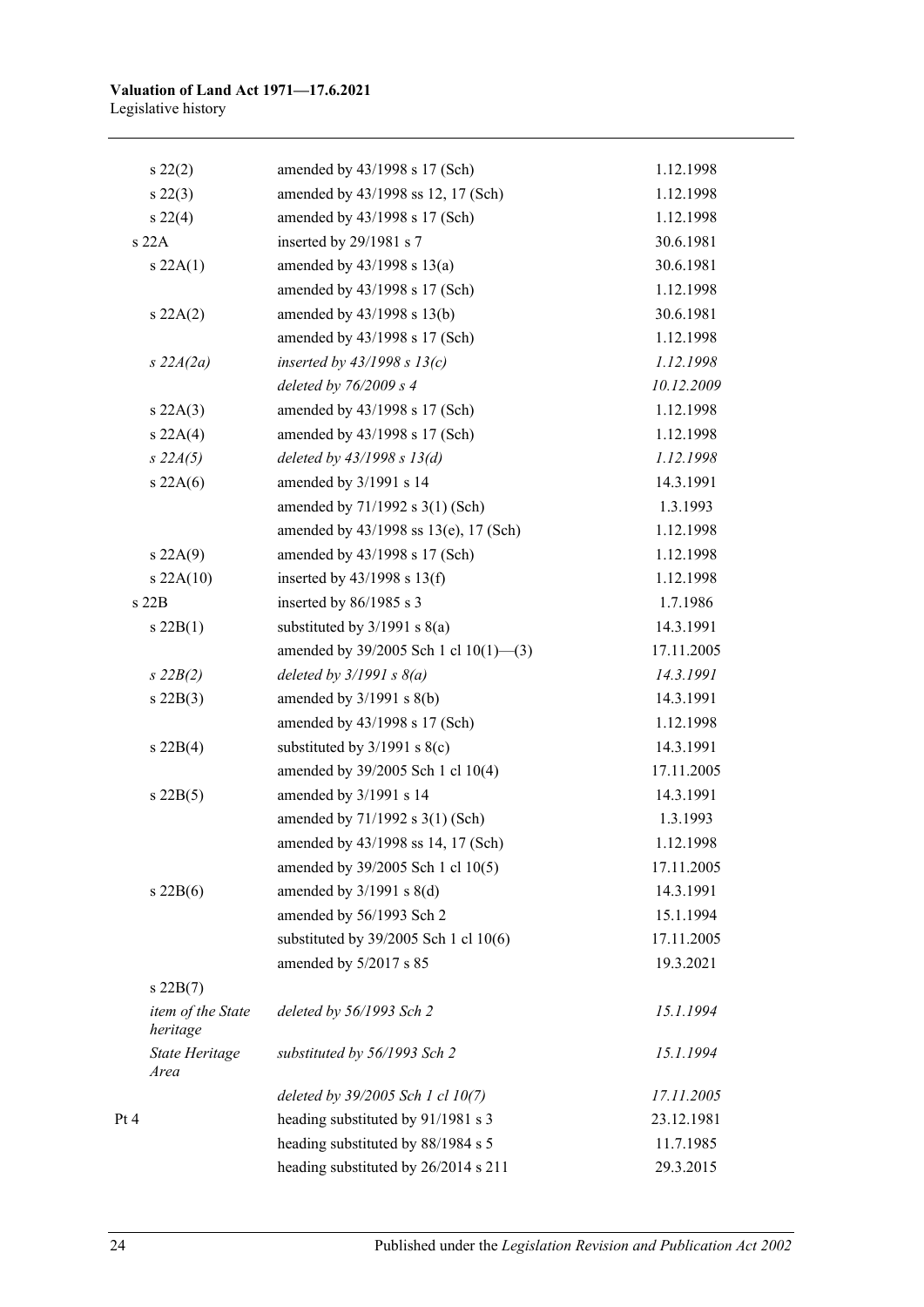| Pt 4 Div 1        | heading inserted by 88/1984 s 5      | 11.7.1985  |
|-------------------|--------------------------------------|------------|
| s 23              | amended by 91/1981 s 4               | 23.12.1981 |
|                   | amended by 3/1991 s 9                | 14.3.1991  |
|                   | substituted by 43/1998 s 15          | 1.12.1998  |
| s 24              | substituted by 91/1981 s 5           | 23.12.1981 |
| $s\,24(1)$        | amended by $43/1998$ s $16(a)$       | 1.12.1998  |
| s 24(1a)—(1d)     | inserted by $43/1998$ s $16(b)$      | 1.12.1998  |
| s 24(1e)          | inserted by 76/2009 s 5              | 10.12.2009 |
| $s\,24(3)$        | inserted by 23/2021 Sch 1 cl 1       | 17.6.2021  |
| s 25              |                                      |            |
| $s 25(1)$ and (2) | amended by 43/1998 s 17 (Sch)        | 1.12.1998  |
| $s\,25(3)$        | deleted by 88/1984 s 6               | 11.7.1985  |
| $s\,25(4)$        | amended by $27/1983 s 25(1)$         | 28.7.1983  |
|                   | deleted by $88/1984 s 6$             | 11.7.1985  |
| Pt 4 Div 2        | inserted by 88/1984 s 7              | 11.7.1985  |
| s 25A             |                                      |            |
| s $25A(1)$ (8)    | amended by 43/1998 s 17 (Sch)        | 1.12.1998  |
| s 25B             |                                      |            |
| s 25B(1)          | amended by 43/1998 s 17 (Sch)        | 1.12.1998  |
|                   | amended by 26/2014 s 212             | 29.3.2015  |
| s $25B(4)$ (12)   | amended by 43/1998 s 17 (Sch)        | 1.12.1998  |
| Pt 4 Div 3        | inserted by 88/1984 s 7              | 11.7.1985  |
|                   | heading substituted by 26/2014 s 213 | 29.3.2015  |
| s 25C             |                                      |            |
| $s \, 25C(1)$     | amended by 43/1998 s 17 (Sch)        | 1.12.1998  |
|                   | amended by 26/2014 s 214(1)          | 29.3.2015  |
| $s \, 25C(2)$     | amended by 26/2014 s 214(2)          | 29.3.2015  |
| $s \, 25C(3)$     | substituted by $26/2014$ s $214(3)$  | 29.3.2015  |
| $s \, 25C(4)$     | inserted by $26/2014$ s $214(3)$     | 29.3.2015  |
| Pt 4 Div 4        | inserted by 88/1984 s 7              | 11.7.1985  |
| s 25D             | amended by 3/1991 s 10               | 14.3.1991  |
|                   | amended by 43/1998 s 17 (Sch)        | 1.12.1998  |
|                   | amended by 26/2014 s 215             | 29.3.2015  |
| Pt <sub>5</sub>   |                                      |            |
| s 26              |                                      |            |
| $s \, 26(1)$      | amended by 43/1998 s 17 (Sch)        | 1.12.1998  |
| $s \; 26(2)$      | amended by 3/1991 s 14               | 14.3.1991  |
|                   | amended by 43/1998 s 17 (Sch)        | 1.12.1998  |
| s 27              |                                      |            |
| $s \, 27(1)$      | amended by 43/1998 s 17 (Sch)        | 1.12.1998  |
| $s\,27(2)$        | amended by 3/1991 s 14               | 14.3.1991  |
|                   | amended by 43/1998 s 17 (Sch)        | 1.12.1998  |
| s 28              |                                      |            |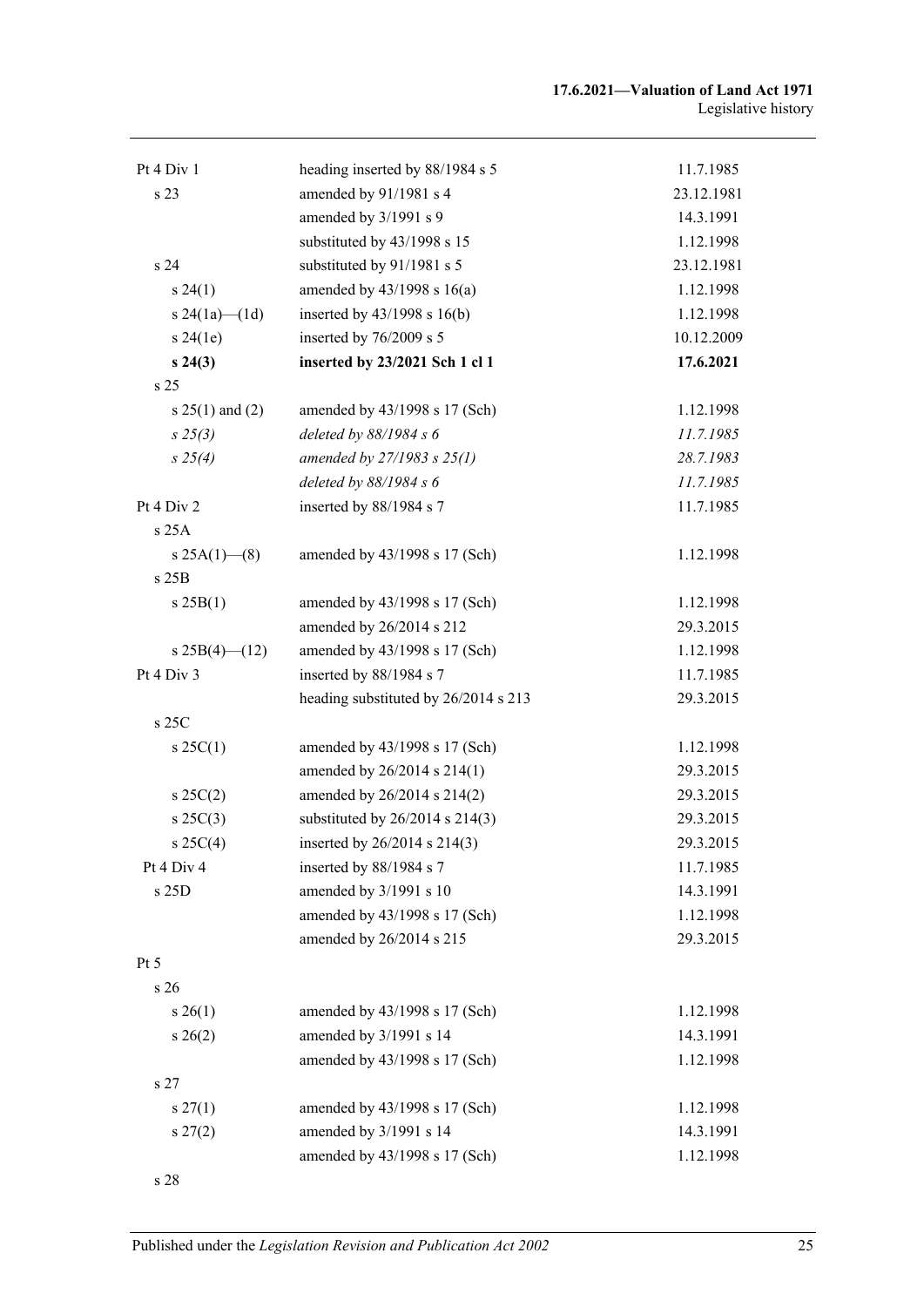#### **Valuation of Land Act 1971—17.6.2021** Legislative history

| $s\,28(1)$         | amended by $3/1991$ s $11(a)$     | 14.3.1991 |
|--------------------|-----------------------------------|-----------|
| $s\,28(2)$         | substituted by $3/1991$ s $11(b)$ | 14.3.1991 |
| $s\,28(3)$         | amended by 43/1998 s 17 (Sch)     | 1.12.1998 |
| $s\,28(4)$         | amended by 3/1991 s 14            | 14.3.1991 |
|                    | amended by 71/1992 s 3(1) (Sch)   | 1.3.1993  |
|                    | amended by 43/1998 s 17 (Sch)     | 1.12.1998 |
| s <sub>29</sub>    |                                   |           |
| $s\,29(1)$         | amended by 3/1991 s 14            | 14.3.1991 |
|                    | amended by 43/1998 s 17 (Sch)     | 1.12.1998 |
| $s\,29(2)$         | amended by 43/1998 s 17 (Sch)     | 1.12.1998 |
| $s\,29(3)$ and (4) | deleted by $3/1991 s 12$          | 14.3.1991 |
| s30                | deleted by $43/1998$ s 17 (Sch)   | 1.12.1998 |
| s <sub>32</sub>    |                                   |           |
| s $32(1)$ and (2)  | amended by 43/1998 s 17 (Sch)     | 1.12.1998 |
| s $32(3)$ and (4)  | inserted by 3/1991 s 13           | 14.3.1991 |
| s <sub>33</sub>    |                                   |           |
| $s \, 33(1)$       | substituted by 43/1998 s 17 (Sch) | 1.12.1998 |
| $s \, 33(2)$       | amended by 43/1998 s 17 (Sch)     | 1.12.1998 |
| s <sub>34</sub>    | amended by 43/1998 s 17 (Sch)     | 1.12.1998 |

## **Transitional etc provisions associated with Act or amendments**

### *Valuation of Land (Miscellaneous) Amendment Act 1991*

### **15—Saving provision**

The amendments to the definitions of *annual value* and *capital value* made by this Act do not affect the validity of determinations of annual value or capital value made by reference to the earlier definitions.

### *Statutes Amendment (SACAT) Act 2014*

### **216—Transitional provisions**

(1) In this section—

*principal Act* means the *[Valuation of Land Act](http://www.legislation.sa.gov.au/index.aspx?action=legref&type=act&legtitle=Valuation%20of%20Land%20Act%201971) 1971*;

*relevant day* means the day on which this Part comes into operation;

*Tribunal* means the South Australian Civil and Administrative Tribunal.

- (2) A right of appeal to the Land and Valuation Court under section 25C of the principal Act in existence before the relevant day (but not exercised before that day) will be exercised as if this Part had been in operation before that right arose, so that the relevant proceedings may be commenced before the Tribunal rather than the Land and Valuation Court.
- (3) Nothing in this section affects any proceedings before the Land and Valuation Court commenced before the relevant day.